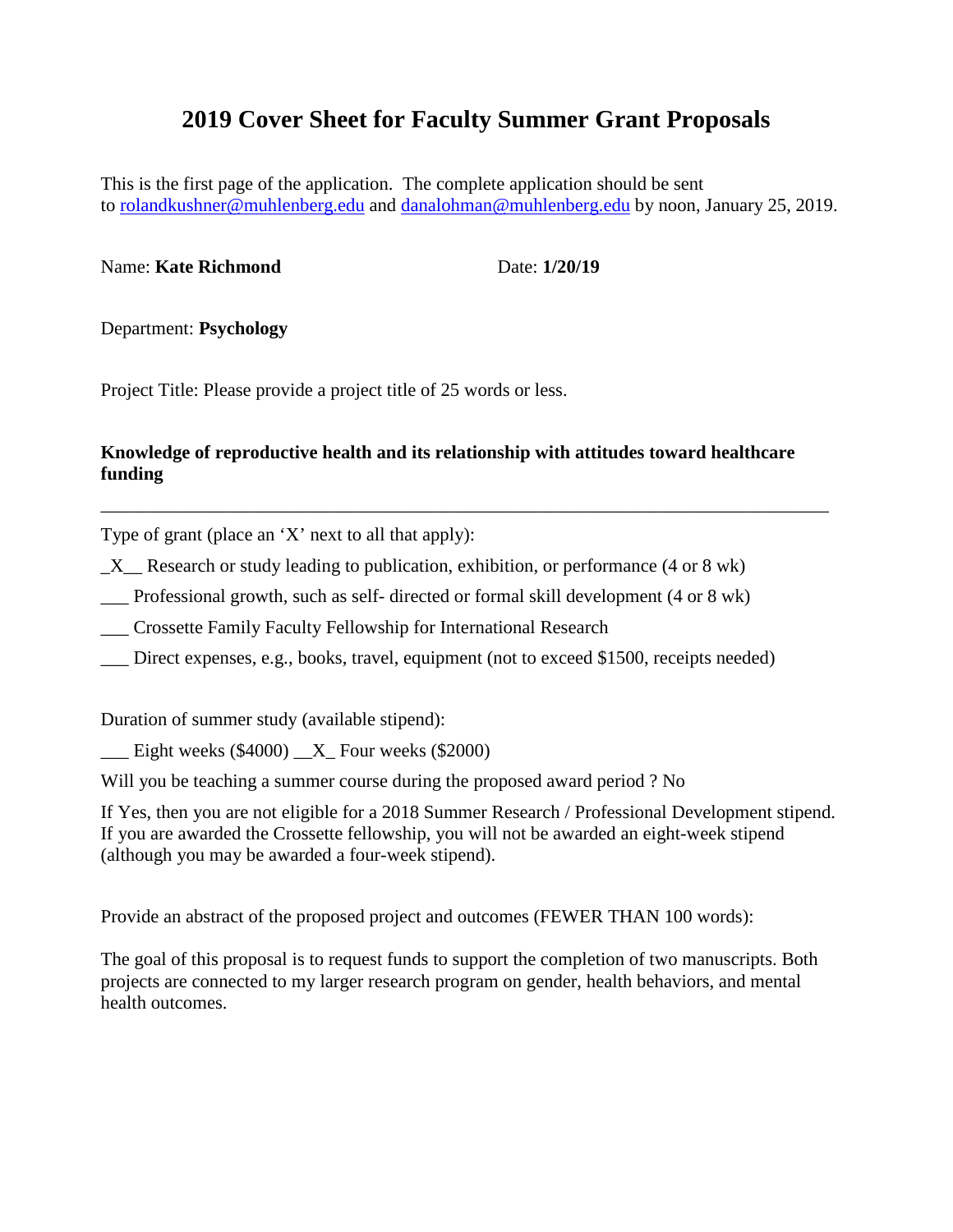#### I. **Project Statement**

The current proposed project consists of the completion of two manuscripts that are already in preparation.

# *Project 1*

The first proposed project is based on a large data set that I collected during the Summer, 2018. With the support of a previous FDSC summer grant, I successfully published two articles in peer reviewed journals from this data set. This current proposal will be the last paper to come from it. In general, the entire project aims to explore and assess the direct and indirect relationship between the endorsement of traditional gender ideologies (masculinity/femininity) and mental health status through the potential mediating variables of health behaviors. Along with a co-author, I collected online survey data through Amazon Mechanical Turk for over 1200 participants (38% transgender/gender non-binary adults and 62% cisgender adults). All participants responded to measures of gender ideologies, health behaviors (e.g., calling a doctor, receiving check-ups and preventative care, having access and eating a nutritious diet, etc), mental health outcomes (e.g., depression, anxiety, eating disorders) and demographics. At this point, we have cleaned, organized, and analyzed data using conditional process modeling. My co-author and I have begun drafting the third manuscript, but it is still in an earlier stage of completion.

In our two previous publications, we found that endorsement of traditional masculinity ideology was positively and directly associated with health for men (cisgender and transgender), but not for women or non-binary persons. Femininity endorsement was not related to health for people of any gender identity. Poor mental health outcomes were positively associated with health risk behaviors, and health risk behaviors had a large negative association with mental health status, for people of all gender identities. The findings about masculinity are somewhat contrary to prior research. In our previous published studies, we found that masculinity ideology may be a health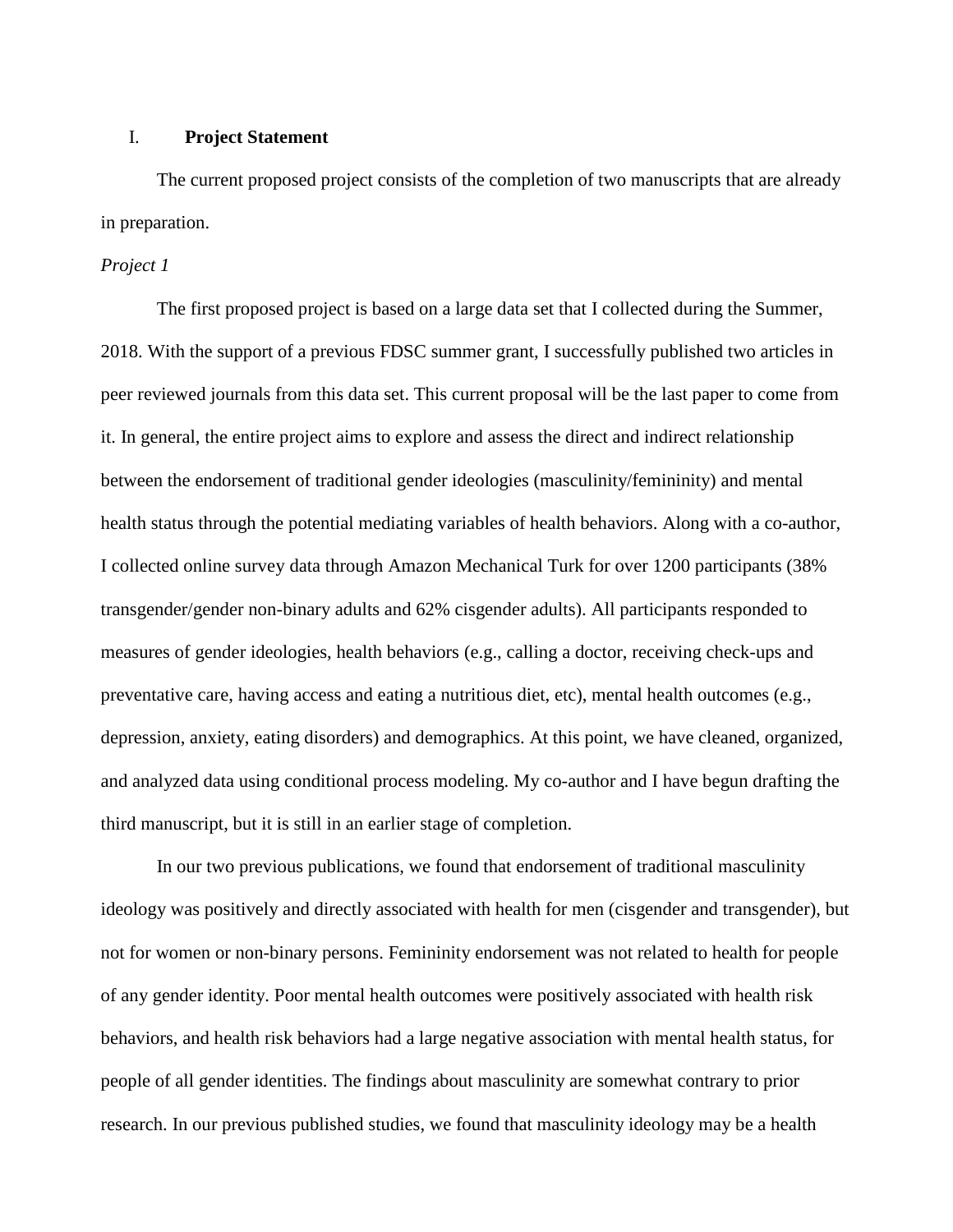protective factor for men, regardless of their sex assigned at birth. This is not consistent with prior research, so for this proposed study, we aim to show the unique variables of this sample that may have played a role in this outcome. Thus far, it does appear that race and socio-economic status, along with family history of illness, influenced the outcomes. Currently, we are drafting the introduction; however, the results and discussion will need to be drafted during the summer. We plan to submit the manuscript to *Health Psychology.*

#### *Project 2*

The second proposed project is the completion of an invited chapter on *Feminist Therapy* for a new handbook, entitled *Diversity & Social Justice in Counseling Psychology & Psychotherapy: A Case Study Approach*, published by Cognella Press. This manuscript is currently "under review," but I plan on receiving editorial feedback in late March. The chapter needs to be completed by July 1, 2020. In this chapter, I aim to illustrate that without attention to changing inequities in society, therapists are missing an opportunity to remove some of the major sources of distress among psychotherapy clients. Relying on a reductionist medical model has the potential to replicate oppressive societal forces. By making feminist psychotherapy more accessible in training programs, there is an increase likelihood that all therapists, regardless of gender, will advocate for and practice equitable values. Alongside this, training must incorporate a knowledge of political and social history in order to help clinicians better understand how systematic and institutional practices oppress individuals and cause distress. This will allow clinicians to contextualize presenting clinical problems within a political and social framework.

Feminist therapy is one of a few psychotherapy modalities that explicitly focuses on how social and structural inequities influence mental health. Its origin is distinctly political. It emerged and grew alongside many of the civil and social movements connected to second wave feminism that occurred in the United States in the 1960's. However, with the rise of third wave feminism in the 1980's and 1990's, feminist therapies were criticized for an almost exclusive focus on the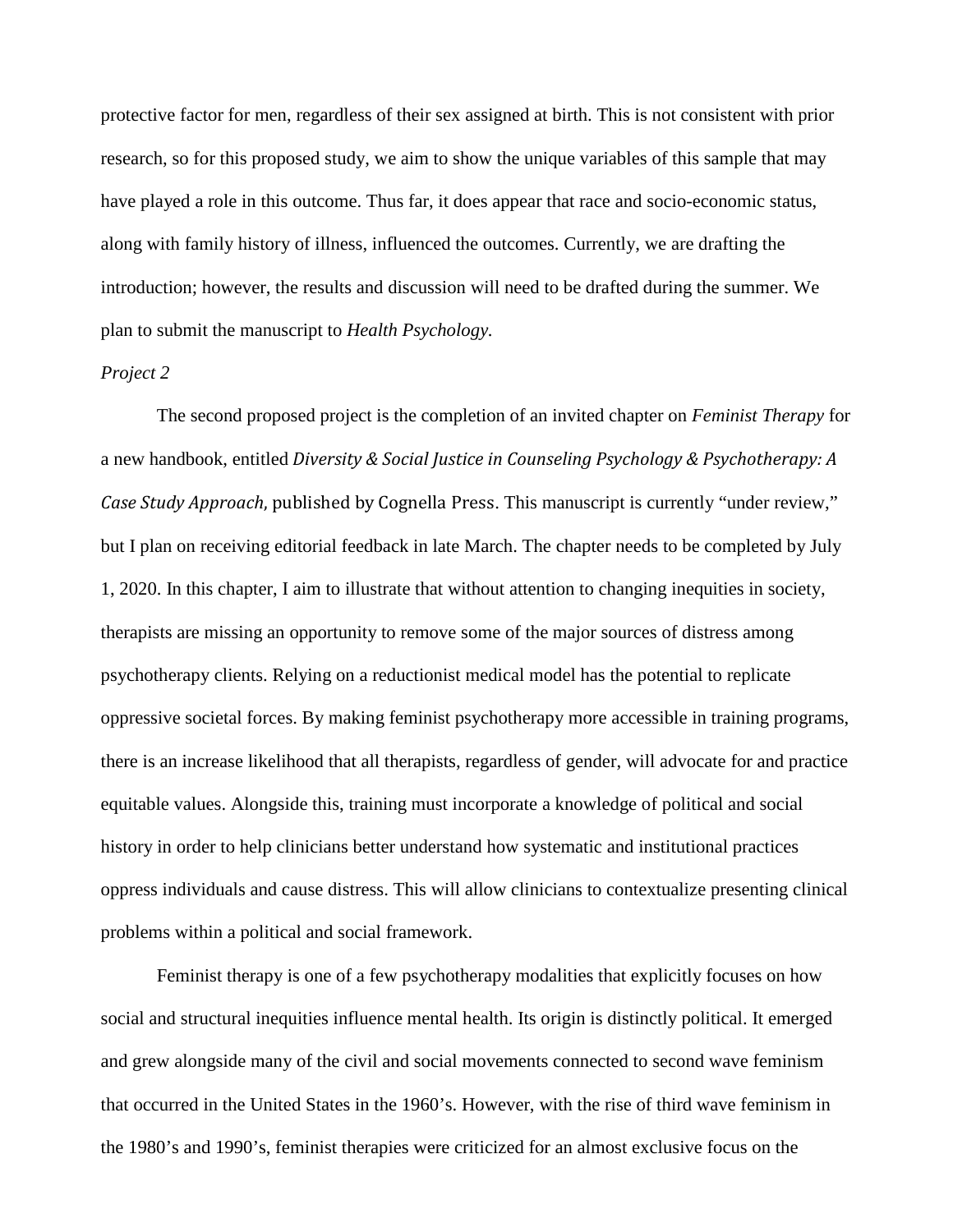experiences of White middle-class women. Black feminist activists ushered in modern feminist theoretical perspectives to therapy. These newer forms of feminist therapies were guided by principles of intersectionality, an approach that acknowledges the interdependency of systems of inequality (e.g., sexism, classism, racism, ablebodism, heterosexism), and the necessity to understand oppressive systems as mutually constituting each other.

In this chapter, I explicitly focused on the application of an intersectional feminist therapeutic approach with a transgender women of color. Intersectionality is a newer area within the application of psychotherapy, despite its popularity in other disciplines. By using an intersectional approach, feminist therapists conceptualize client psychological distress through an expansive and interlocking matrix of socio-political subordination, one that takes into account a client's unique, complex, and sustained experiences of stress and discrimination. For example, therapists may use concepts such as *multiple jeopardy* or *gendered racism* to describe the cumulative effects associated with living under multiple oppressive systems (e.g., racism, sexism, classism). Feminist therapists also invest in learning about the nuanced history of many different social and political movements (e.g., civil rights, disability rights, LGBT rights), and are especially attentive to the ways in which social and political advancements can ignore diversity among women. Having a sophisticated understanding of history helps feminist clinicians conceptualize distress within a larger sociopolitical context and to reduce the likelihood that they will universalize the experience of being a woman.

#### **III. Project Requirements**

Aside from access to the library and use of SPSS, I do not need additional resources from the college.

# **IV. Project Schedule and Expenses**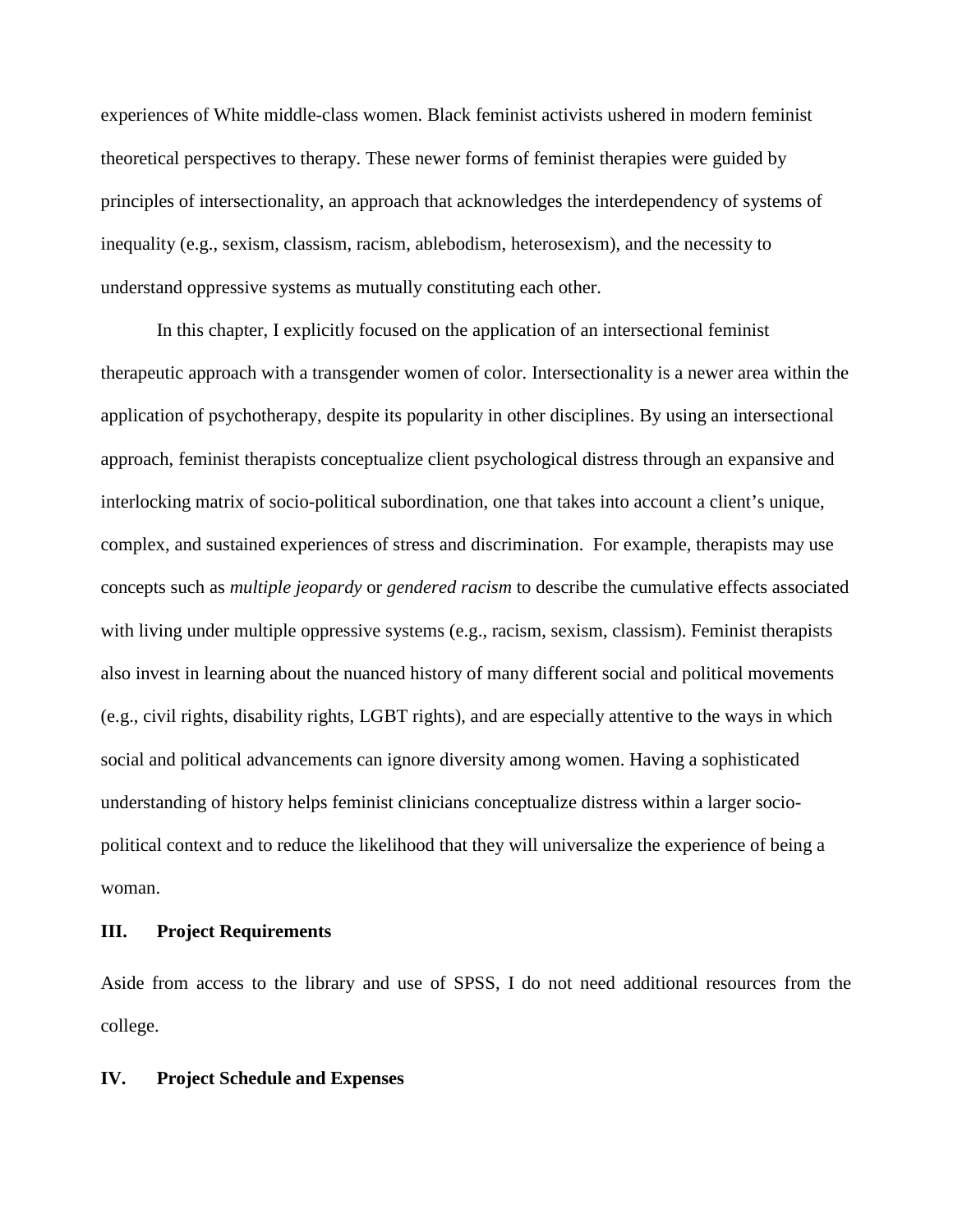My tentative schedule plan is to use the end of May and beginning of June to complete the manuscript intended for *Health Psychology.* Currently, the results and discussion sections need to be drafted and the tables/charts have the be generated. We also need to do a thorough review (and possible revision) of the introduction. My goal is to have this sent out in the beginning of June, so that if we receive a "revise and resubmit" status, we can address it in August (before the start of classes). I will then use the rest of June and possibly some of July to address the revisions of the invited book chapter. I have not received other funding for these project, and I have one professional commitment during the week of July  $12<sup>th</sup>$ -18th. I also plan to teach online during Summer Session II.

# **V. Outcomes from Prior Muhlenberg Funding**

**Muhlenberg College Faculty Scholarship Grant (2019, \$2,000):** I received this grant to support an exploratory study aimed at examining how people's knowledge of women's reproductive health and their attitudes toward women influence their opinions on who is responsible for funding healthcare. This project was presented at the peer-reviewed conference meeting of the Society for Menstrual Cycle Research (SMCR), which will be held in Colorado Springs in June, 2019. A manuscript of this paper is currently under review in the peer-reviewed journal *Women's Reproductive Health.* 

**Muhlenberg College Faculty Scholarship Grant (2018, \$2,000):** I received this grant to support the writing of two manuscripts. Both were accepted for publication, and one is currently under review. The first paper was published in *Health Psychology*. The second paper was published in the *Journal of Men and Masculinities.*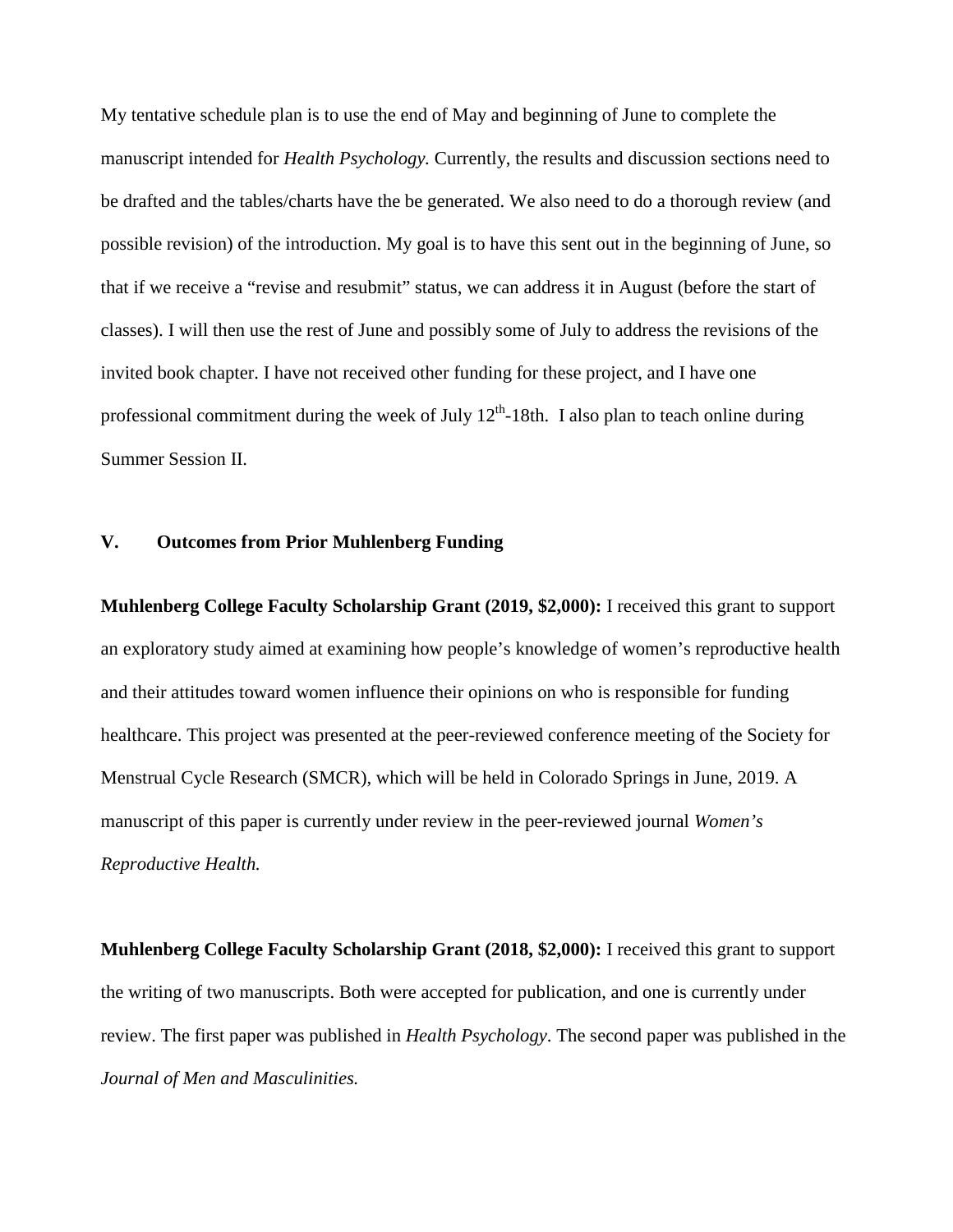**Muhlenberg College Faculty Scholarship Grant (2017, \$2,000):** I received this grant to support the writing of two manuscripts. Both were accepted for publication in peer reviewed journals. The first paper was related to the development and validation of a measurement of femininity ideology, and it was published in the *Journal of Counseling Psychology*. The second paper was on men's knowledge and attitudes toward menstruation, and it is currently in press in the journal *Women's Reproductive Health.* 

**Muhlenberg College Class of '32 (2016):** I received this grant to support the writing of a Psychology of Women textbook. The full manuscript was completed and sent to W.W. Norton. We are finalizing the art manuscript and are copy-editing now. The book is scheduled for release January, 2019.

**Muhlenberg College Faculty Scholarship Grant (2016, \$1,500):** I received this grant to support the drafting of two chapters in a Psychology of Women textbook. These chapters were Chapter 3: *Just two sexes* and Chapter 4: *Violence & Women*. I submitted these chapters to the editors at W.W. Norton in October, 2016, and they were subsequently sent out for blind peer review. They were later revised and submitted for publication.

**Muhlenberg College Faculty Scholarship Grant (2015, \$2,000):** I received this grant to support the drafting of two chapters in a Psychology of Women textbook. These chapters were Chapter 1: *The F Word*, and Chapter 2: *The power of the penis (and other domains of privilege).* I submitted these chapters to the editors at W.W. Norton in October, 2015, and they were subsequently sent out for blind peer review. They were later revised and submitted for publication.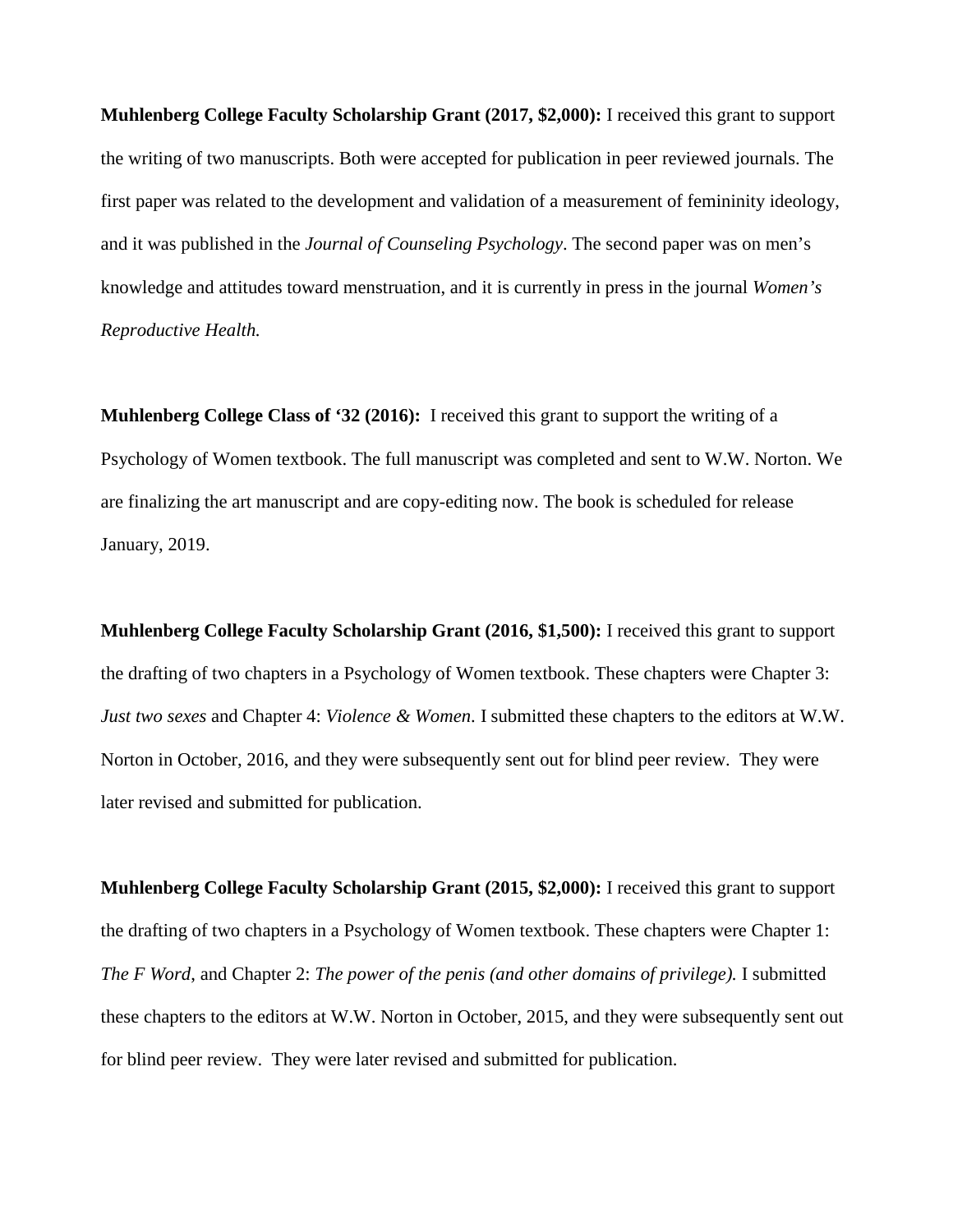**Muhlenberg College Faculty Scholarship Grant (2014, \$2,000):** I received this grant to support the completion of two projects that extended my previous research in the area of gender and mental health. The first project resulted in a publication in the peer-reviewed journal *Women & Health.* The second project resulted in a presentation at the American Psychological Association Annual Convention, which was held in Washington, DC. Along with my co-authors, we submitted a manuscript of this presentation to the peer-reviewed journal *Psychology of Men and Masculinity.*  This was then accepted for publication.

#### **Muhlenberg College Faculty Center for Teaching Grant:**

**FCT Grant in Psychology (2014):** I received a FCT grant to support the development of The *Inside*-*Out Prison Exchange Program* at Muhlenberg. The program, created and implemented by Lori Pompa at Temple University, is a unique educational experience because it brings college students together with incarcerated men and women to study as classmates in a prison setting. The Inside-Out Program is a semester-long academic course, meeting once a week, through which 15 to 18 "outside" (i.e.: undergraduate) students and the same number of "inside" (i.e.: incarcerated) students attend class together. In order to ensure that both the needs of Muhlenberg students and Lehigh County prison students are met, I consulted with the assistant director of corrections at Lehigh County, Cindy Egizio. We met to discuss potential course topics, assigned readings, assignments, and course format. Cindy reviewed all of my materials for content feasibility. I then created a tentative course syllabus. We also reviewed and discussed logistics, such as student clearance checks, options for class space in the prison facility, and transportation issues. We also created an application process and a set of interviewing questions for interested students (both on the inside/outside). I am currently teaching the second Inside/Out course with Muhlenberg students (Spring, 2019).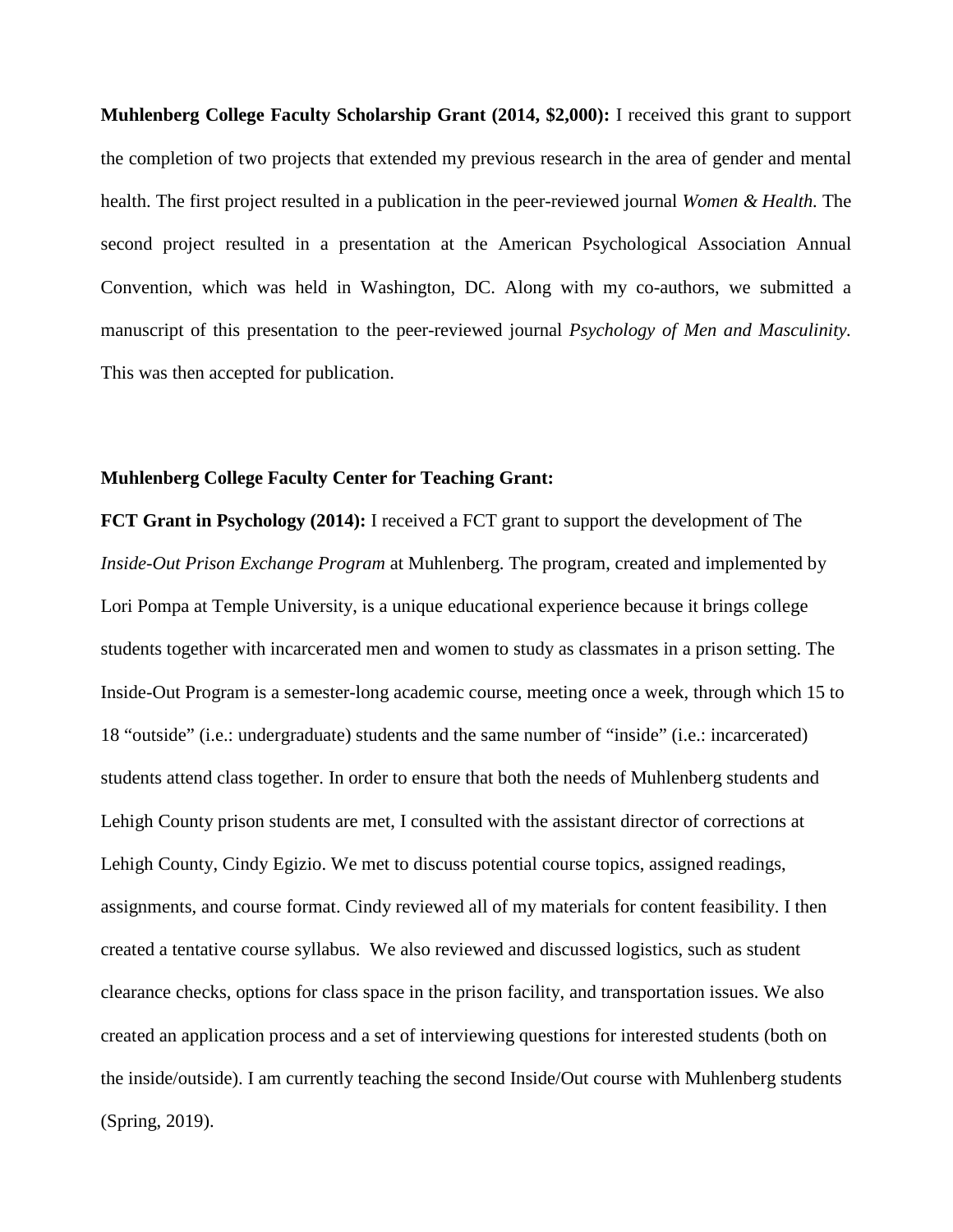# **VI. Additional information**

See attached CV.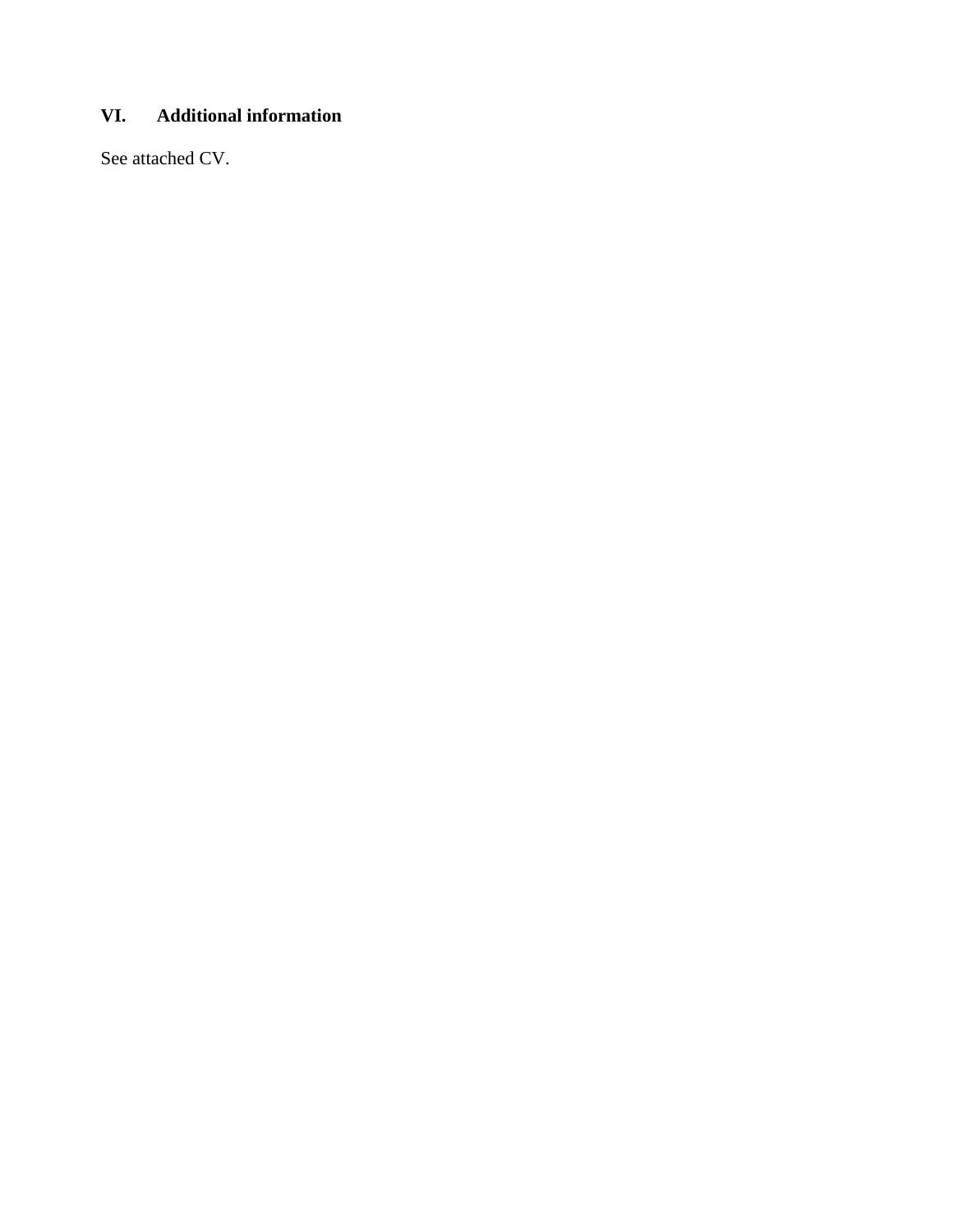# **Kate Richmond, Ph.D.**

2400 Chew Street (484) 664-3423

Allentown, PA. 18104 krichmond@muhlenberg.edu

#### **EDUCATION**

**Ph.D. in Clinical Psychology** (2005) APA Accredited Program Nova Southeastern University Fort Lauderdale, Florida

**Diversity Training and Study** (Summer, 2001) Cemanahuac Comunidad Educativa

Cuernavaca, Mexico

**Bachelor of Arts in Psychology and Women's Studies** (2000) *Phi Beta Kappa* Muhlenberg College

Allentown, Pennsylvania

# **HONORS, AWARDS, AND GRANTS**

#### *Class of '32 Research Grant (2016)*

Full salary compensation with benefits for one academic year Additional Research Stipend: \$2000

- *Paul C. Empie Memorial Award for Excellence in Teaching (2013)* Received \$2,000
- *Muhlenberg Academic Advisor of the Year (2011)* Received \$500
- *Muhlenberg College Faculty Scholarship Grant (2008, 2012, 2014, 2015, 2016, 2018, 2019)* Received \$16,000
- *Muhlenberg College Faculty Center for Teaching Grant (2009, 2010, 2011, 2014, 2017)*  Received \$10,000
- *Muhlenberg College Student Collaboration Grant (2007, 2008, 2010, 2014, 2018)* Students received \$22,600 in stipends

*Bridge Builder's Award, Muhlenberg College Office of Disability Services (2007, 2016, 2018)*

*Henry Award: Student's Choice for Faculty of the Year (2008)*

*Nova Southeastern University Adjunct Faculty of the Year (2004)*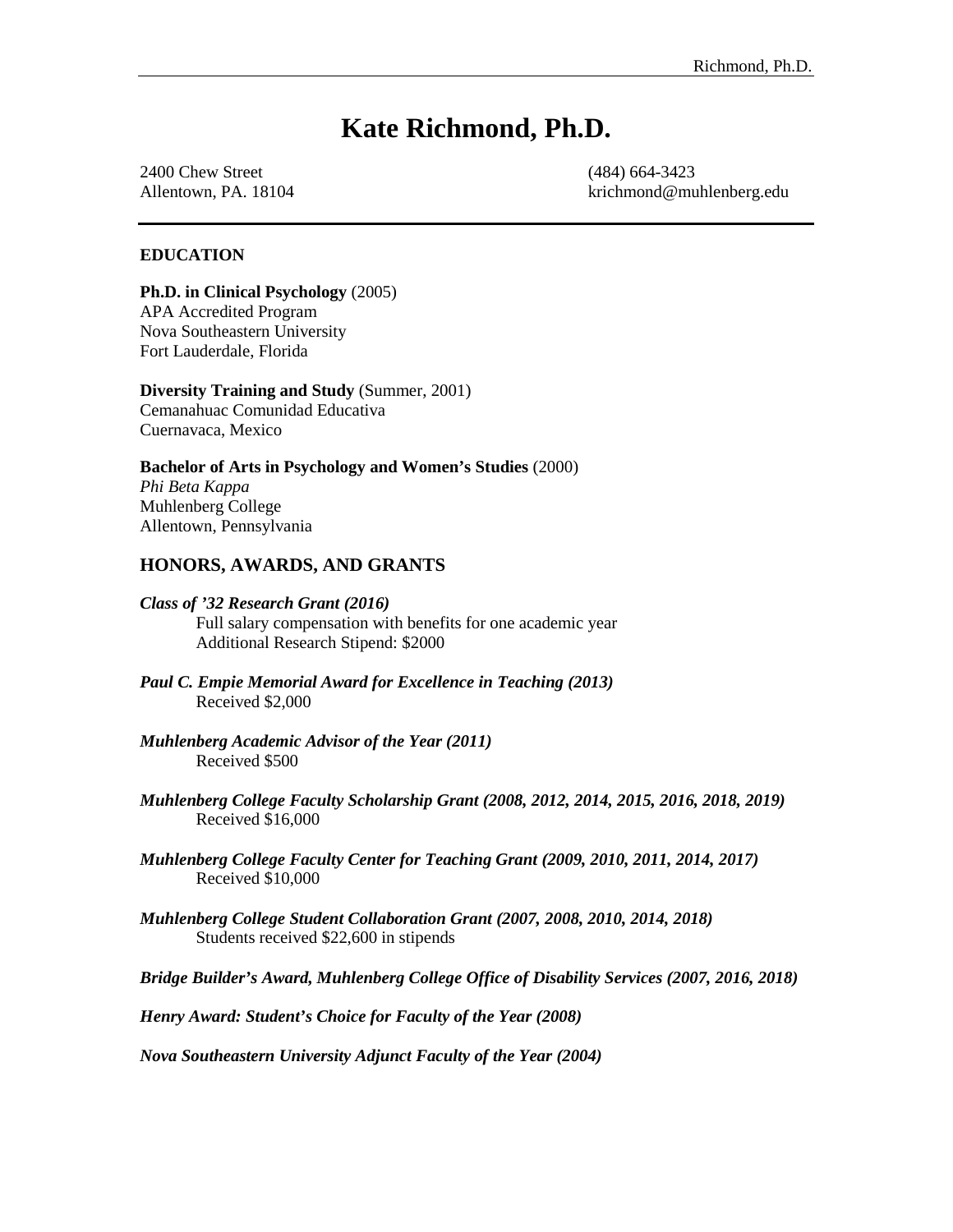*NSU Scholar Grant (2003-2004)* Received \$18,000

*Leonard Roth Memorial Scholarship (2004)* Received \$6,000

- *Center for Psychological Studies: Graduate Fellow Award (2002)* Received \$1000
- *The Carol E. Hutchinson Memorial Prize for Research in Psychology (2000)* Received \$500

*The Class of 1969 Graduate Study Award (2000)* Received \$2000

*The Sojourner Truth Women's Studies Award (2000)* Received \$500

*Excellence in Student Advising (1998)*

#### **TEACHING**

**Associate Professor**

*Muhlenberg College* August 2006-present

#### **Think Tank Affiliate Professor**

*Temple University/SCI-Graterford Prison August 2013-2019*

#### **Lecturer**

*Lehigh University, College of Education* Summer, 2014-2018

*The University of Pennsylvania, Graduate School of Education* August 2005-June 2006

#### **Adjunct Faculty**

*Arcadia University* Summer, 2007, 2008

*Nova Southeastern University, Farquhar College* August 2002-July 2005

#### *Graduate Teaching Fellow*

*Nova Southeastern University, Center for Psychological Studies* August 2001-December 2002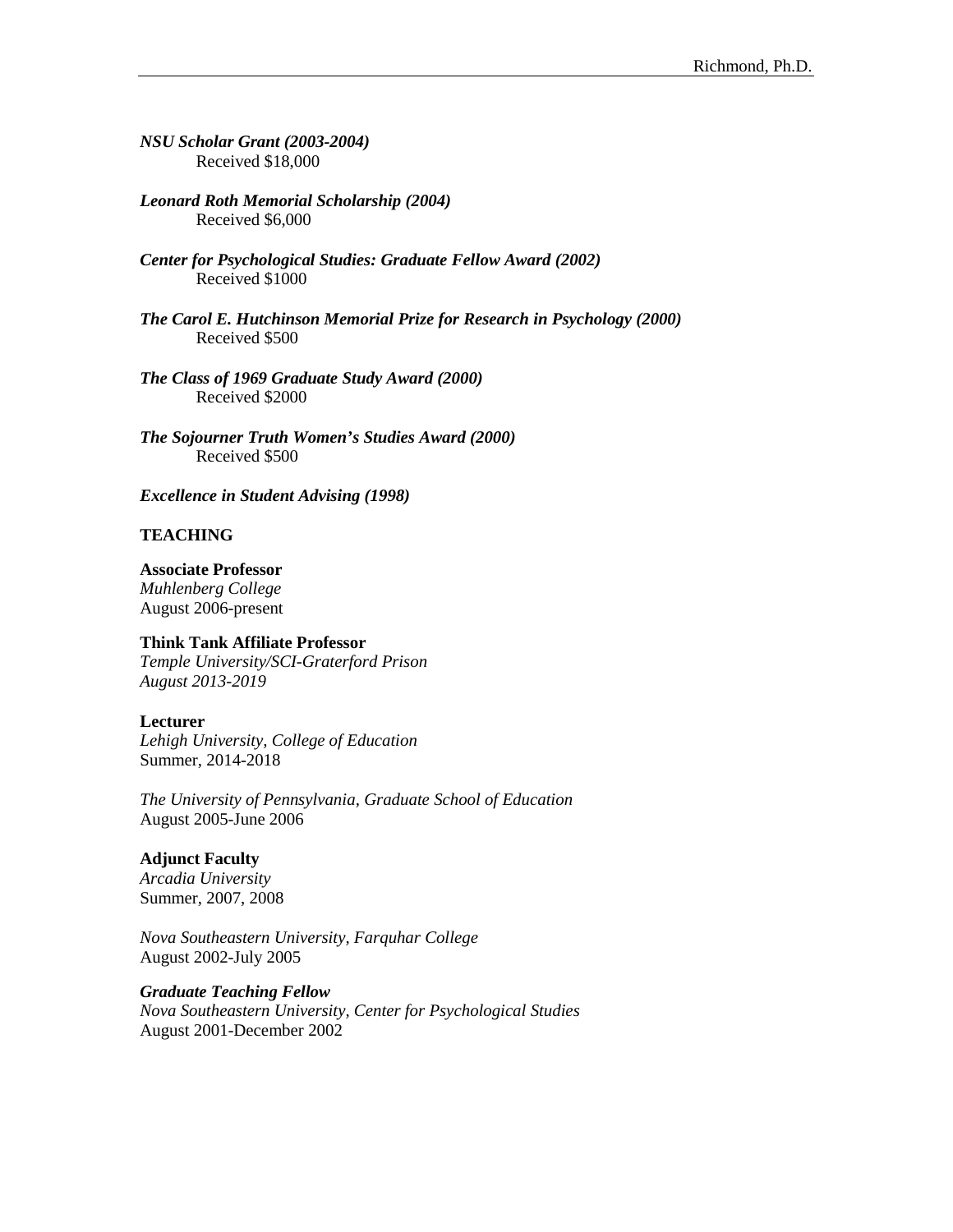#### **PUBLICATIONS**

#### **BOOK**

Liss, M., Richmond, K., Erchull, M., (2019). *Psychology of Women.* New York: W. W. Norton Publishing.

#### **PUBLICATIONS**

*(\*indicates student collaborator)*

- Moskowitz, K\*. Richmond, K. & Michniewicz, K. (revise and resubmit). Caught in a Bad Romance: Endorsement of Traditional Romantic Ideology, Internalized Heterosexism, and Intimate Partner Violence Experiences Among Sexual Minority Individuals. *Psychology of Sexual Orientation and Gender Diversity.*
- Richmond, K. & Zollo, A.\* (under review,). *A feminist analysis.* In Anusha Kassan & Roy Moodley (Eds). *Diversity & Social Justice in Counseling Psychology & Psychotherapy: A case study approach.* Cognella Press, California.
- Richmond, K. & Erchull, M. J. (under review). How knowledge of women's reproductive health and attitudes toward women influence opinions on healthcare funding. *Women's Reproductive Health.*
- Julia C. Richmond & Kate Richmond (2019) Laughter: Feminist Friend or Foe?, *Women's Reproductive Health*, 6:3, 161-165, DOI: [10.1080/23293691.2019.1619056](https://doi.org/10.1080/23293691.2019.1619056)
- Levant, R. F., Alto, K. M.\*, McKelvey, D., Pardo, S., Jadaszewski, S., Richmond, K., Keo-Meier, C., & Gerdes, Z. (2019, April 25). Development, Variance Composition, Measurement Invariance across Five Gender Identity Groups, and Validity of the Health Behavior Inventory–Short Form.*Psychology of Men & Masculinities*. Advance online publication. http://dx.doi.org/10.1037/men0000215
- Levant, R. F., Jadaszewski, S., Alto, K\*., Richmond, K., Pardo, S., Keo-Meier, C., & Gerdes, Z. (2019). Moderation and mediation of the relationships between masculinity ideology and health status. *Health Psychology, 38*(2), 162-171. [http://dx.doi.org/10.1037/hea0000709](https://psycnet.apa.org/doi/10.1037/hea0000709)
- Richmond, K., Burnes, T, Signth & Ferarra, M.\* (2017). Assessment and treatment of trauma with transgender and gender nonconforming clients: A feminist approach. In lore dickey and Anneliese Signh (Eds). *Handbook on Psychological Practice with Transgender and Gender Non-Conforming Clients.* American Psychological Association: Washington, DC.
- Levant, R. F., Alto, K. M\*., McKelvey, D\*. K., Richmond, K. A., & McDermott, R. C. (2017). Variance Composition, Measurement Invariance by Gender, and Construct Validity of the Femininity Ideology Scale-Short Form. *Journal of Counseling Psychology*, doi:10.1037/cou0000230
- Rosenberg, A\*., Gates, A.\*, Richmond, K., & Sinno, S. (2016). It's Not a Joke: Masculinity Ideology and Homophobic Language. *Psychology Of Men & Masculinity*, doi:10.1037/men0000063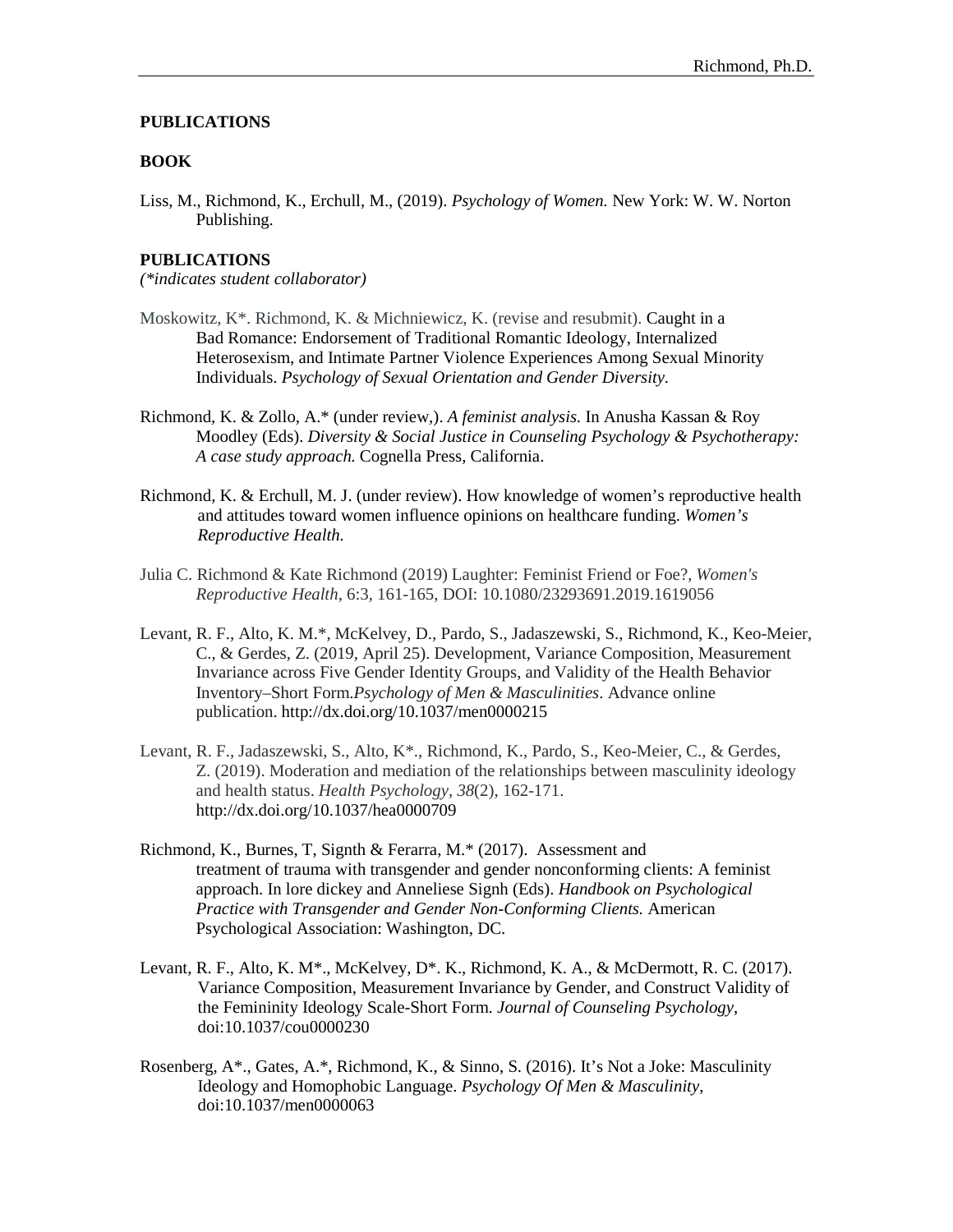- Burnes, T. R., Dexter, M. M.\*, Richmond, K., Singh, A. A., & Cherrington, A\*. (2016). The experiences of transgender survivors of trauma who undergo social and medical transition. *Traumatology*, *22*(1), 75-84. doi:10.1037/trm0000064
- Erchull, M.J., & Richmond, K. (2016). "It's normal…Mom will be home in an hour:" The role of fathers in menstrual education. *Women's Reproductive Health.*
- Richmond, K., Levant, R., Smalley, B., & Cook, S. (2015). The Femininity Ideology Scale (FIS): Dimensions and its relationship to anxiety and feminine gender role stress. *Women & Health*, *55*(3), 263-279. doi:10.1080/03630242.2014.996723
- Levant, R. F., & Richmond, K. (2015). The gender role strain paradigm and masculinity ideologies. In Y. J. Wong, S. R. Wester, Y. J. Wong, S. R. Wester (Eds.), *APA handbook of men and masculinities* (pp. 23-49). Washington, DC, US: American Psychological Association. doi:10.1037/14594-002
- Levant, R. F., Richmond, K., Cruickshank, B., Rankin, T. J., & Rummell, C. M. (2014). Exploring the role of masculinity in the relationship between day care and children's behavior problems. *American Journal of Family Therapy*, *42*(3), 193-204. doi:10.1080/01926187.2013.814390
- Richmond, K., Geiger, E.,\* & Reed, C.\* (2013). The personal is political: A feminist and traumainformed therapeutic approach to working with a survivor of sexual assault. *Clinical Case Studies*, *12*(6), 443-456. doi:10.1177/1534650113500563
- Levant, R. & Richmond, K. (2013). Teaching the psychology of men and masculinity to undergraduates*.* In D. Dunn (Ed.), *Oxford Handbook of Undergraduate Psychology Education.* Oxford University Press: New York, NY.
- Singh, A. A., Richmond, K., & Burnes, T. R. (2013). Feminist participatory action research with transgender communities: Fostering the practice of ethical and empowering research designs. *International Journal Of Transgenderism*, *14*(3), 93-104. doi:10.1080/15532739.2013.818516
- Richmond, K. A., Burnes, T., & Carroll, K.\* (2012). Lost in trans-lation: Interpreting systems of trauma for transgender clients. *Traumatology*, *18*(1), 45-57. doi:10.1177/1534765610396726
- Burnes, T. R., & Richmond, K. (2012). Counseling strategies with intersex clients: A processbased, trauma informed approach. In S. H. Dworkin, M. Pope, S. H. Dworkin, M. Pope (Eds.), *Casebook for counseling lesbian, gay, bisexual, and transgendered persons and their families* (pp. 35-44). Alexandria, VA, US: American Counseling Association.
- Richmond, K. A., Levant, R. F., & Ladhani, S. J. (2012). The varieties of the masculine experience. In R. Josselson, M. Harway, R. Josselson, M. Harway (Eds.), *Navigating multiple identities: Race, Gender, culture, nationality, and roles* (pp. 59-73). New York, NY, US: Oxford University Press. doi:10.1093/acprof:oso/9780199732074.003.0004
- Levant, R. F., & Richmond, K. A. (2010). Teaching masculinity in the undergraduate classroom. *Psychcritiques*, *55*(2), doi:10.1037/a0017899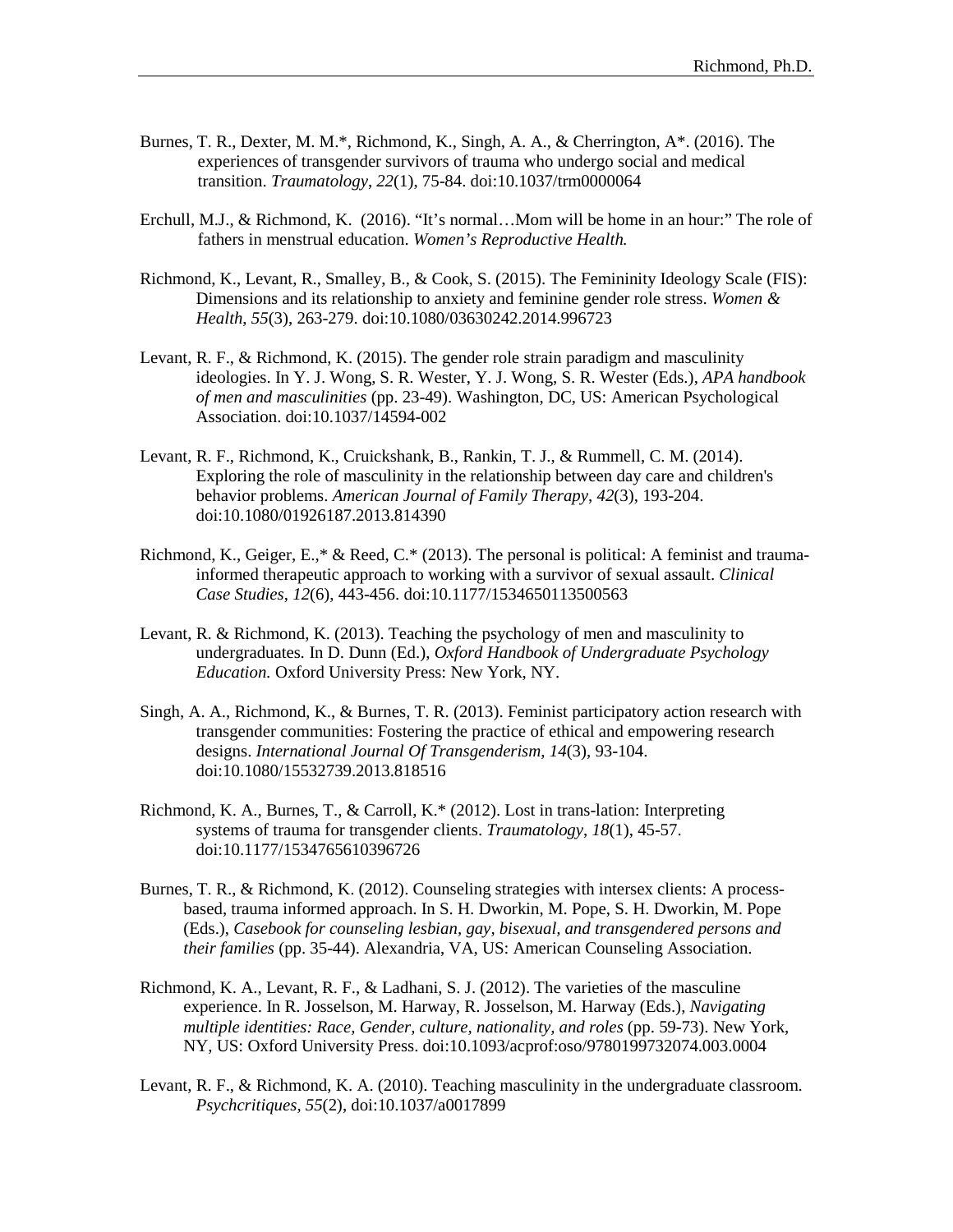- Richmond, K. (2010). Bound by binaries: The invisibility of patriarchy. *Psychology of Women Quarterly*, *34*(2), 267-268. doi:10.1111/j.1471-6402.2010.01570.x
- Richmond, K., Carroll, K.,\* & Denboske, K.\* (2010). Gender identity disorder: Concerns and controversies. In J. C. Chrisler, D. R. McCreary, J. C. Chrisler, D. R. McCreary (Eds.) , *Handbook of gender research in psychology, Vol 2: Gender research in social and applied psychology* (pp. 111-131). New York, NY, US: Springer Science + Business Media. doi:10.1007/978-1-4419-1467-5\_6
- Kalayjian, A., Moore, N.,\* & Richmond, K. (2010). Coping with the earthquake in Pakistan: A religio-culturally informed treatment. In A. Kalayjian, D. Eugene, A. Kalayjian, D. Eugene (Eds.), *Mass trauma and emotional healing around the world: Rituals and practices for resilience and meaning-making, Vol 1: Natural disasters* (pp. 55-71). Santa Barbara, CA, US: Praeger/ABC-CLIO.
- Reiter, M. D., Richmond, K., Stirlen, A.,\* & Kompel, N.\* (2009). Exploration of intimacy in intercultural and intracultural romantic relationships in college students. *College Student Journal*, *43*(4, PtA), 1080-1083.
- Levant, R., Richmond, K., Cook, S., House, A. T., & Aupont, M. (2007). The Femininity Ideology Scale: Factor structure, reliability, convergent and discriminant validity, and social contextual variation. *Sex Roles*, *57*(5-6), 373-383. doi:10.1007/s11199-007-9258-5
- Levant, R. F., & Richmond, K. (2007). A review of research on masculinity ideologies using the Male Role Norms Inventory. *The Journal of Men's Studies*, *15*(2), 130-146. doi:10.3149/jms.1502.130
- Levant, R. F., Smalley, K. B., Aupont, M., House, A. T., Richmond, K., & Noronha, D. (2007). Initial validation of the Male Role Norms Inventory-Revised (MRNI-R). *The Journal of Men's Studies*, *15*(1), 83-100. doi:10.3149/jms.1501.83
- Levant, R. F., Good, G. E., Cook, S. W., O'Neil, J. M., Smalley, K. B., Owen, K., & Richmond, K. (2007). 'The Normative Male Alexithymia Scale: Measurement of a gender-linked syndrome': Correction to Levant et al. (2006). *Psychology of Men & Masculinity*, *8*(3), 199-200. doi:10.1037/1524-9220.8.3.199
- Levant, R. F., Good, G. E., Cook, S. W., O'Neil, J. M., Smalley, K. B., Owen, K., & Richmond, K. (2006). The normative Male Alexithymia Scale: Measurement of a gender-linked syndrome. *Psychology of Men & Masculinity*, *7*(4), 212-224. doi:10.1037/1524- 9220.7.4.212
- Richmond, K., & Levant, R. (2003). Clinical Application of the Gender Role Strain Paradigm: Group Treatment tor Adolescent Boys. *Journal of Clinical Psychology*, *59*(11), 1237- 1245. doi:10.1002/jclp.10214
- Levant, R. F., Richmond, K., Majors, R. G., Inclan, J. E., Rossello, J. M., Heesacker, M., & Sellers, A. (2003). A multicultural investigation of masculinity ideology and alexithymia. *Psychology of Men & Masculinity*, *4*(2), 91-99. doi:10.1037/1524-9220.4.2.91

Levant, R. F., Cuthbert, A., Richmond, K., Sellers, A., Matveev, A., Mitina, O., & Heesacker,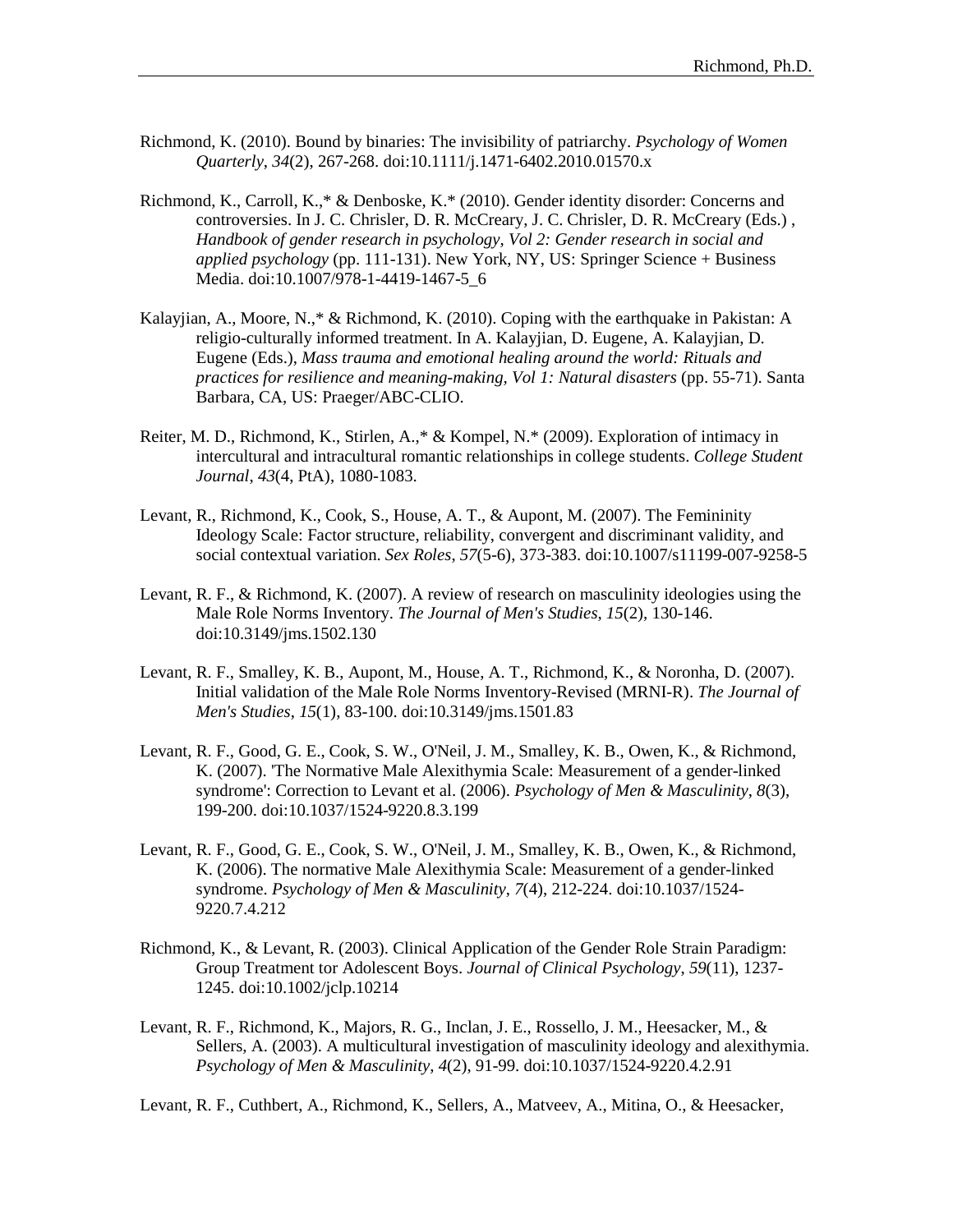M. (2003). Masculinity ideology among Russian and U.S. young men and women and its relationships to unhealthy lifestyles habits among young Russian men. *Psychology of Men & Masculinity*, *4*(1), 26-36. doi:10.1037/1524-9220.4.1.26

#### **NATIONAL AND INTERNATIONAL PRESENTATIONS**

- Richmond, K. & Rios, D. (2019). *Engaging Organic Intellectuals: Teaching Intersectionality to Students who are Incarcerated.* Presentation at the Convention of the American Psychological Association, Washington, D.C.
- Richmond, K. & Erchull, M. (2019). *Tools for Teachers: Encouraging Intersectional Perspectives and Critical Thinking in Psychology of Women and Gender.* Presentation at the Association of Women in Psychology. Providence, RI
- Richmond, K. (2019). *Controversial Conversations: Teaching in a Post-Truth Era.* Invited Presentation at the National Institute for Teaching in Psychology (NITOP). St Petersburg, Florida.
- Erchull, M. & Richmond, K. (2018). *Sex education, knowledge of reproductive health, and willingness to fund planned parenthood.* Presentation at the International Society for Menstrual Cycle Research. Colorado Springs, CO.
- Richmond, K. (2018). Tools for Teachers: Teaching feminism in a post-truth world, Presentation at the Association of Women in Psychology. Philadelphia, PA.
- Liss, M. & Richmond, K. (2017, August). *The challenge of content: what to include in a textbook.* Presentation at the Convention of the American Psychological Association. Washington DC.
- Richmond, K. & Erchull, M. (2015, June). *Masculinity and men's knowledge and attitudes about menstruation.* Presentation at the International Society for Menstrual Cycle Research. Boston, MA.
- Carusone, N.\*, Nicosia, V.,\* & Richmond, K. (2014, August). *Sexism and ageism in the workplace.* Poster presentation at the Conference of the American Psychological Association, Washington, DC.
- Sinno, S., Richmond, K., Rosenberg, A.\*, Gates, A.,\* & Silk, C.\* (2014, August). *Masculinity and homophobia.* Poster presentation at the Conference of the American Psychological Association, Washington, DC.
- Richmond, K. (2014, August). *Inside/Out prison exchange program: Training and faculty considerations.* Paper presentation at the Conference of the American Psychological Association, Washington, DC.
- Richmond, K. (2014, August). *Engaging in difficult dialogues about positive masculinity.* Paper presentation at the Conference of the American Psychological Association, Washington, DC.
- Burns, T., Singh, A., & Richmond, K. (2014, August) *It's getting harder to just get back up:*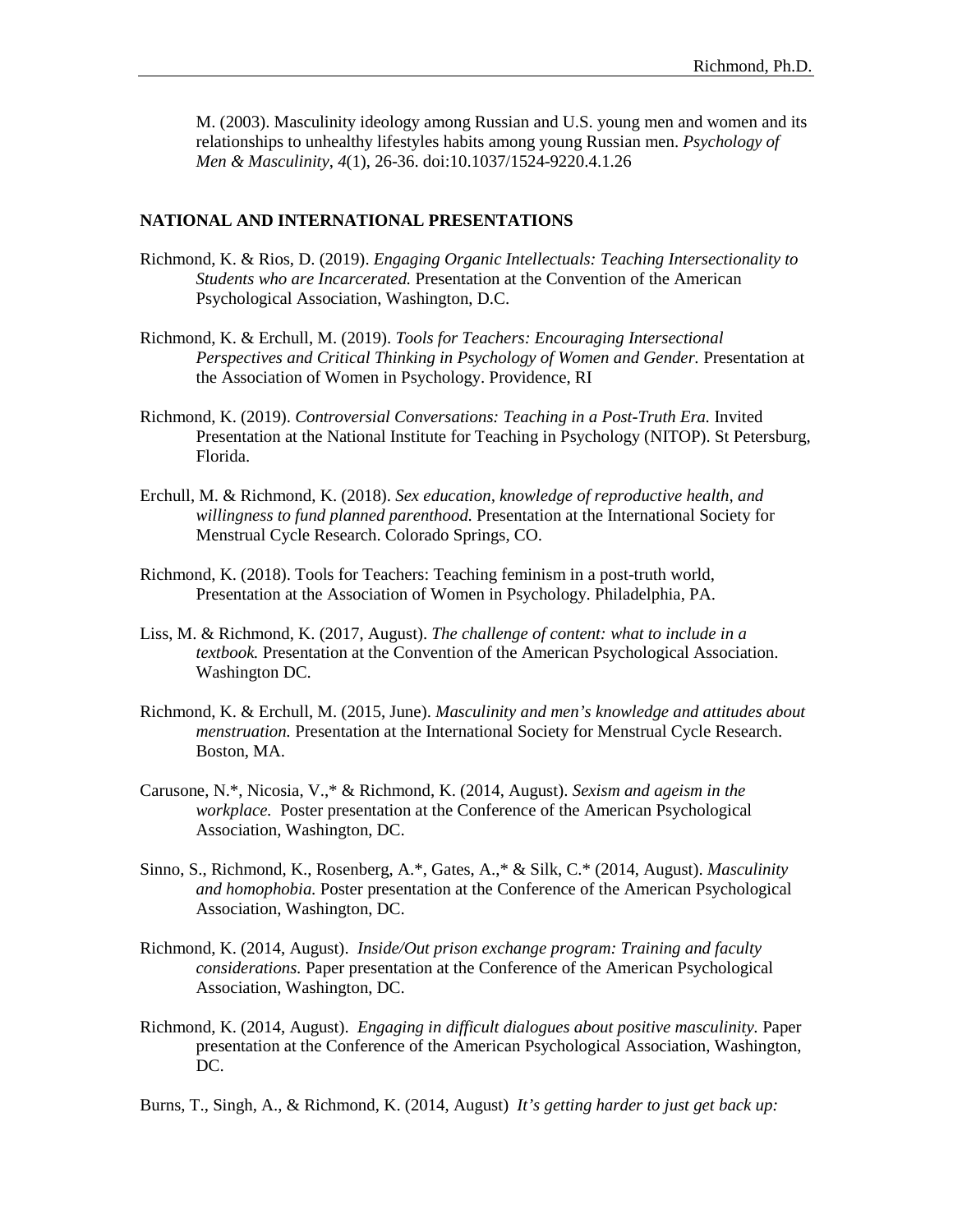*Experiences of trauma among transgender individuals.* Paper presentation at the Conference of the American Psychological Association, Washington, DC.

- Erchull, M. & Richmond, K. (2013, June). *Fathers attitudes toward educating their children about menstruation.* Presentation at the biennial meeting of the International Society for Menstrual Cycle Research. New York, NY.
- Richmond, K., Piccone, V.\* & Greenfield, D.\* (2012, August). *Third generational Holocaust survivors: Identity and psychological well-being.* Poster presentation at the Conference of the American Psychological Association, Orlando, FL.
- Richmond. K., Condit, C.,\* Gaffney, M.,\* & Davin, M. (2012, August). *An examination of the effect of positive masculinity on femininity.* Poster presentation at the Conference of the American Psychological Association, Orlando, FL.
- Richmond, K., Levant, R., & Ladhani, S. (2011, August). *Hegemonic masculinities and the male experience.* Paper presentation at the Conference of the American Psychological Association, Washington DC.
- Richmond. K. (2011, August). *Negotiating transphobia – Community, work, and mental health challenges.* Discussant at the Conference of the American Psychological Association, Washington, DC.
- Richmond, K. (2011, August). *Complexities working with victims of intimate partner abuse.* Discussant at the Conference of the American Psychological Association, Washington, DC.
- Richmond, K. (2011, March). *Balancing multiple identities in women's studies and psychology.* Paper presentation at the Annual Conference of the Association for Women in Psychology. Philadelphia, PA.
- Richmond, K. (2010, August). *Social justice implications for working with transgender survivors of trauma.* Paper presentation at the Conference of the American Psychological Association. San Diego, California.
- Richmond, K. & Burnes, T. (2010, March). *Clinical guidelines for working with transgender survivors of violence.* Poster presentation at the National Summit on Interpersonal Violence and Abuse Across the Lifespan: Forging a Shared Agenda. Dallas, Texas.
- Dickey, l., Richmond, K., Walinksyt, D., & Angello, M. (2009, June). *GID & the DSM: Academics to Advocates.* Presentation at the Philadelphia Trans-health conference. Philadelphia, Pennsylvania.
- Richmond, K. (2009, January). *Masculinity and Multicultural Contexts.* Presentation at the 2009 National Multicultural Summit, New Orleans, Louisiana.
- Sinno, S. & Richmond, K. (2009, January). *Psychology Courses that Address (or should address) Interpersonal Skills.* Poster presentation at the National Institute for Teaching, St. Petersburg, Florida.

Richmond, K. (2008, July). *International Responses to Trauma: The role of psychology.*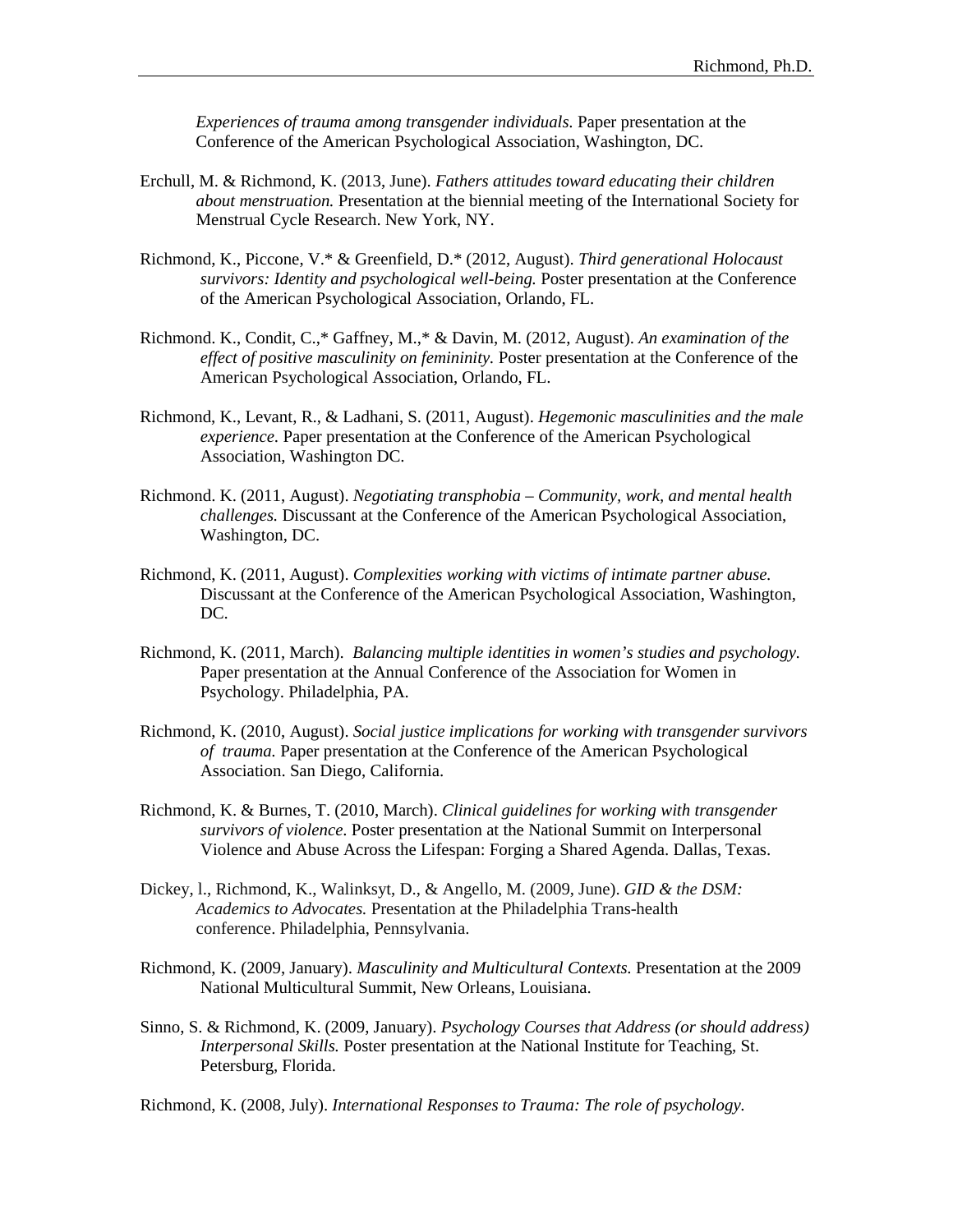Symposium presentation at the International Congress of Applied Psychology, Berlin, Germany, July.

- Needle, R. & Richmond, K. (2008, July). *Sexuality and Survivors of Traumatic Stress.* Paper presentation at the International Congress of Applied Psychology, Berlin, Germany.
- Richmond, K. (2008, August). *Battered Women: Current Perspectives.* Discussant. Symposium presentation at the 2008 Annual Meeting of the American Psychological Association, Boston.
- Sinno, S. & Richmond, K. (2008, January). *Interpersonal Skills in the Psychology Classroom: Making for a Well-Rounded Student.* Poster presentation at the National Institute for Teaching, St. Petersburg, Florida.
- Richmond, K. (2007, August). *Multicultural supervision.* Symposium presentation at the 2007 Annual Meeting of the American Psychological Association, San Francisco.
- Richmond, K. & Schwartz, J. (2007, August). *Investigation of gender role conflict, objectification, and sexuality.* Paper presentation at the 2007 Annual Meeting of the American Psychological Association, San Francisco.
- Richmond, K. (2007, March). *A cross cultural examination of the aftermath of a trauma.* Paper Presentation at the 2007 Annual Meeting of the Eastern Psychological Association, Philadelphia, Pennsylvania.
- Richmond, K. (2007, March). *International psychology: Opportunities for students and early career psychologists.* Symposium presentation at the 2007 Annual Meeting of the Eastern Psychological Association, Philadelphia, Pennsylvania.
- Richmond, K. (2007, March). *Gender Identity Disorder: A critical evaluation*. Paper presentation at the 2006 Association for Women in Psychology Conference, Seattle, Washington.
- Richmond, K. (2007, March). *Facilitating Change after Violence: A Case Example of Feminist Therapy.* Paper Presentation at the 2006 Association for Women in Psychology Conference, Seattle, Washington.
- Denmark, F., Richmond, K., Patterson, M., Chrisler, J., & Nadien, M. (2006, July). *Psychology's Response to International Violence Against Women.* Symposium presentation at the Interational Association of Applied Psychology 26<sup>th</sup> International Congress of Applied Psychology, Athens, Greece.
- Richmond, K. David, K, & House, T. (2005, February). *Grass root support in feminist therapy training: The role of peer supervision.* Paper presentation at the 2005 Association for Women in Psychology Conference, Tampa, Florida.
- Gottsegen, G., & Richmond, K. (2005, March). (*Chair). Student involvement in international psychology. S*ymposium presentation at the Eastern Psychological Association Conference, Boston, Massachusetts.
- Richmond, K., Edge, T., Udall, D., Page, J., & Wolgast, B. (2005, July). *Gender matching and feminist awareness on therapy outcome in counseling.* Poster presentation at the 113<sup>th</sup>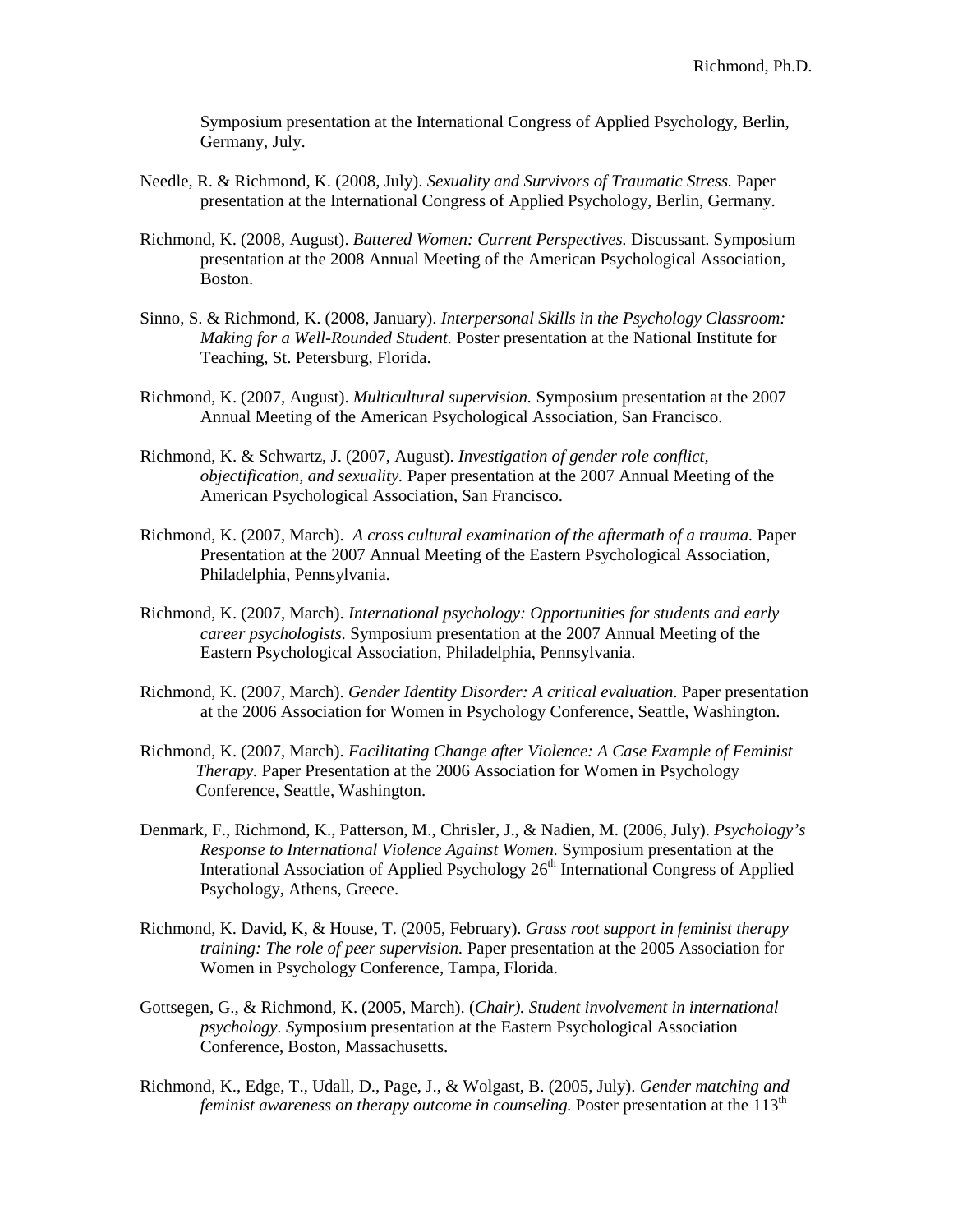Meeting of the American Psychological Association, Washington, DC.

- Levant, R. & Richmond, K. (2004, July). *Fifteen years of research on masculinities and femininity ideologies.* Paper presentation at the 112<sup>th</sup> Meeting of the American Psychological Association, Honolulu, Hawaii.
- Levant, R., Good, G., Cook, S., Richmond, K., Owen, K., Smalley, B. (2004, July). *Validation of normative male alexithymia scale.* Poster presentation at the 112<sup>th</sup> Meeting of the American Psychological Association, Honolulu, Hawaii.
- Aupont, M., Noronha, D., Richmond, K., Levant, R., & House, A. (2004, July). *Validation of the male role norms inventory-revised.* Poster presentation at the 112<sup>th</sup> Meeting of the American Psychological Association, Honolulu, Hawaii.
- House, A., Reagan, K., Richmond, K., David, K., & Eickleberry, L. (2004, July). *Empowerment and feminist awareness: Creating a support and network group.* Poster presentation at the 112<sup>th</sup> Meeting of the American Psychological Association, Honolulu, Hawaii.
- Richmond, K. & Walker, L. (2004, July). *Role of mentoring in promoting international and feminist awareness in graduate training.* Poster presentation at the 112<sup>th</sup> Meeting of the American Psychological Association, Honolulu, Hawaii.
- Richmond, K. & Villavicencio, P. (2003, August). *Psychology and the battered woman syndrome – New international perspectives.* Paper presentation at the 111th Meeting of the American Psychological Association, Toronto, Canada.
- Richmond, K., Levant, R., Philpot, C., Cook, S. & Good, G. (2003, August). *Validation of the femininity ideology scale.* Poster presentation at the 111<sup>th</sup> Meeting of the American Psychological Association, Toronto, Canada.
- Walker, L.E., Richmond, K., Villavicencio, P., & Antonopoulous, C. (2003, July). *Battered woman syndrome: International and cross-cultural assessment.* Paper presentation at the 29<sup>th</sup> Interamerican Congress of Psychology, Lima, Peru.
- Richmond, K., David, K., Lyda, A., Johnson, J. & Walker, L.E. (2003, March). *The Battered Woman Syndrome: Assessment, prevalence, and treatment. Paper presentation at the 28<sup>th</sup>* Association for Women in Psychology Conference, Jersey City, New Jersey.
- Johnson, J., Lyda, A., David, K., Richmond, K. & Walker, L.E. (2003, February). *Assessment Techniques for domestic violence and application to clinical treatment plans and forensic cases.* Paper presentation at the Third Annual Conference for the Institute on Trauma and Victimology, Ft Lauderdale, Florida.
- Richmond, K., Lyda, A., Johnson, J. & David, K. (2002, May). *Assessment and treatment implications for the gender socialization practices among survivors of violence.* Poster presentation at the Annual Meeting of the Florida Psychological Association, St. Petersburg, Florida.
- David, K., Johnson, J., Lyda, A. and Richmond, K. (2002, May). *Trauma symptomology among battered women: Twenty years in review.* Poster presentation at the Annual Meeting of the Florida Psychological Association, St. Petersburg, Florida.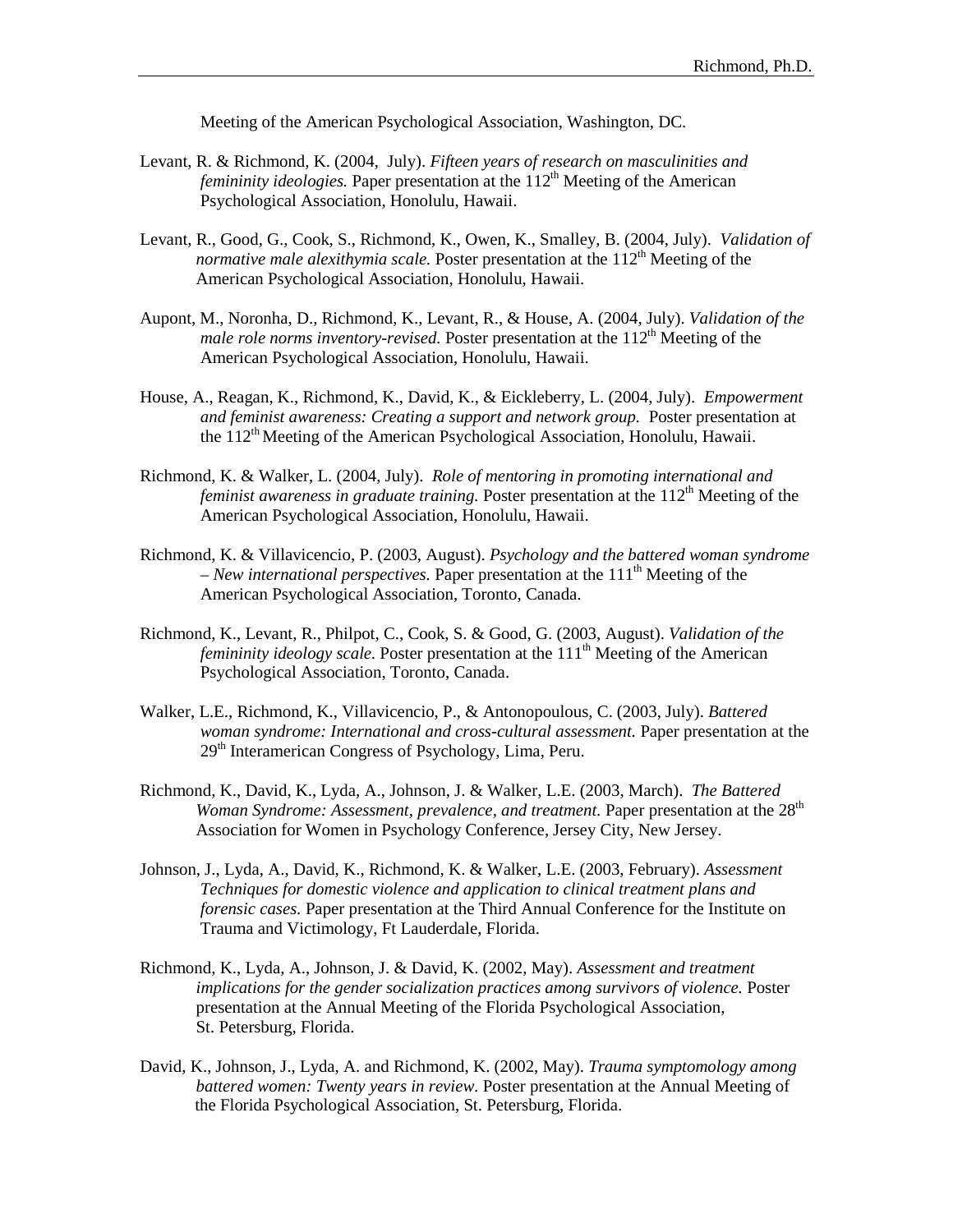- Richmond, K., Lyda, A., Johnson, J. and David, K. (2002, June). *Gender ideology among battered women.* Poster presentation at the annual Nova Southeastern University's Student Research and Clinical Conference. Ft. Lauderdale, Florida.
- Lyda, A., Richmond, K., David, K. & Johnson, J. (2002, June). *The prevalence of trauma patterns within the battered women's population analyzed by the Battered Women Syndrome Questionnaire.* Poster presentation at the annual Nova Southeastern University's Student Research and Clinical Conference. Ft. Lauderdale, Florida.
- Richmond, K., Lyda, A., David, K. & Johnson, J. (2002, August). *Feminism and Psychological Practice.* (Chair) Symposium presentation at the 110<sup>th</sup> Convention Meeting of the American Psychological Association Illinois, Chicago.
- Richmond, K. (2002, August). *Practical dilemma: Fees for services with survivors of traumatic stress.* Paper presentation at the 110<sup>th</sup> Convention Meeting of the American Psychological Association, Illinois, Chicago.
- Levant, R., Cuthbert, A., Richmond, K., Sellers, A., Matveev, A., Hessacker, M. (2002, August). *Masculinity ideology among Russian and U.S. young men and women.* Paper presentation at the 110<sup>th</sup> Convention Meeting of the American Psychological Association, Illinois, Chicago.
- Levant, R., Cuthbert, A., Richmond, K, & Sellers, A. (2002, July). *Masculinity ideology among Russian and Japanese college students.* Paper presentation at the Congress of the International Organization of Applied Psychology, Singapore.
- Richmond, K. (2000, April). *Identity and PMS.* Paper presentation at the Lehigh Valley Association Undergraduate Psychology Conference. Allentown, Pennsylvania.
- Richmond, K. (1999, April). *Feminist Analysis of Dissociative Identity Disorder.* Paper presentation at the Lehigh Valley Association Women's Research Conference. Lehigh, Pennsylvania.

#### **EDITORIAL SERVICE**

| Women & Therapy                    | <b>Editorial Board Member</b> | 2018- present   |
|------------------------------------|-------------------------------|-----------------|
| Psychology of Men and Masculinity  | <b>Editorial Board Member</b> | 2007-2012       |
| Psychology of Women Quarterly      | Reviewer                      | 2007-present    |
| Feminism and Psychology            | Reviewer                      | $2003$ -present |
| Sex Roles                          | Reviewer                      | 2006-present    |
| Traumatology                       | Reviewer                      | 2008-present    |
| <b>Clinical Case Studies</b>       | Reviewer                      | 2010-present    |
| Journal of SexO & Gender Diversity | Reviewer                      | 2018-present    |
| Feminist Psychologist (newsletter) | Editor                        | 2006-2009       |
|                                    |                               |                 |

#### **PROFESSIONAL ACTIVITIES**

*APA Division 56: Trauma*

APA Convention Program Coordinator (2009-2011)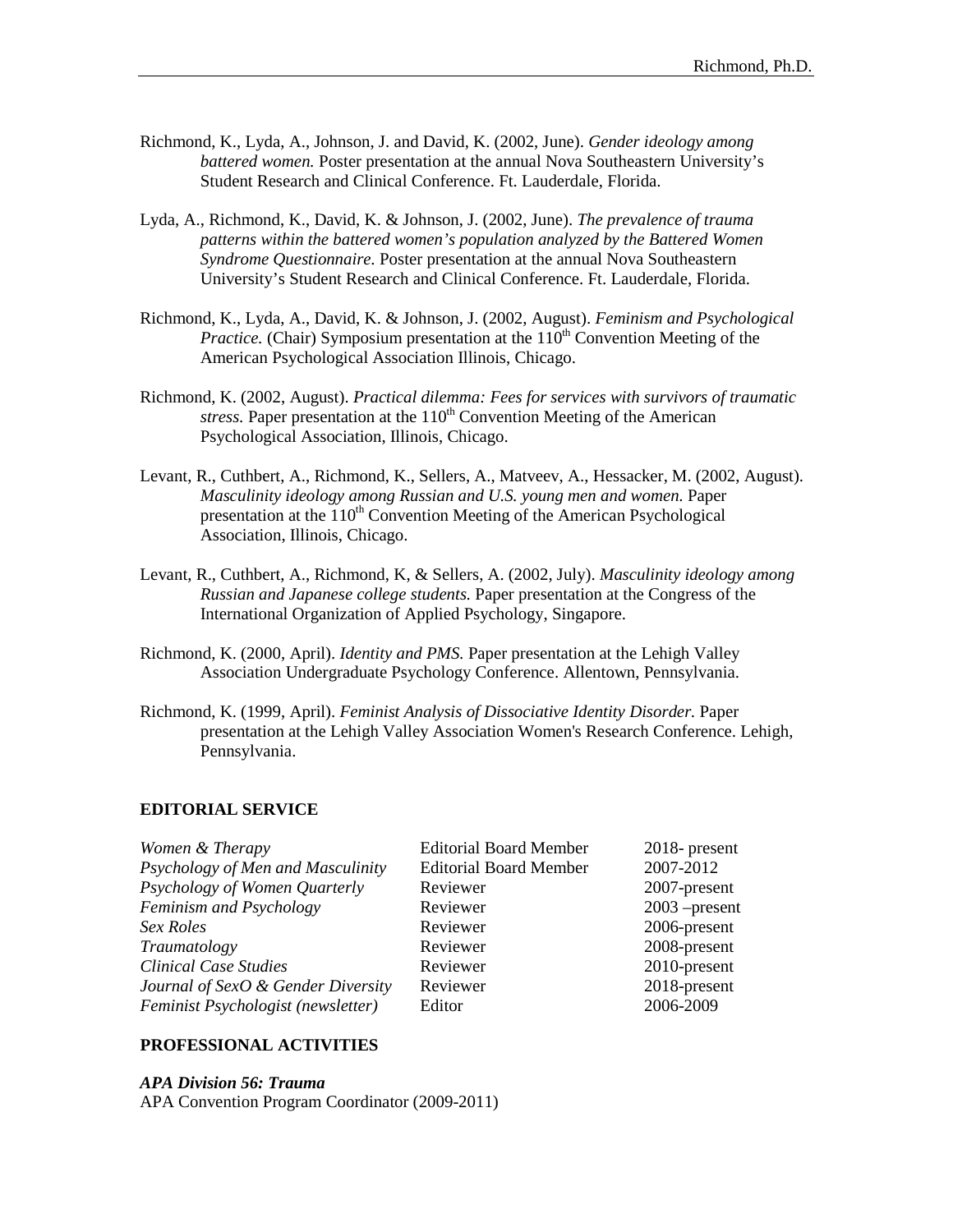# *APA Division 35: Society for the Psychology Women*

AWP/SPW Invited Speaker Series Coordinator (Co-Chair, 2012-2014) Institute for Feminist Academic Psychologist (2011-present) Mary Roth Walsh Teaching of Psychology Award (Chair; 2009-2011) Publication Committee, Executive Position (2006-2009) Newsletter Editor (2006-2009)

#### *APA Division 52: International Psychology*

ECP Representative, Executive Board Position (2005-2007) Interim Secretary, Executive Board Position, (Fall, 2005)

*Association for Women in Psychology (AWP)* Feminist Therapy Institute Liaison (2006-2008)

*Association for Women in Psychology (AWP) Philadelphia Chapter* Continuing Education Committee (2005-2007)

*International Association of Applied Psychology* USA Early Career Psychologist Representative (2002-2004)

#### **ADMINISTRATION**

*Director of Women & Gender Studies* Muhlenberg College, 2018-2019

*Coordinator*  Student Counseling Services Nova Southeastern University, 2003-2004

*Intensive Studies Program Director* Academic Services Nova Southeastern University, 2002-2003

*Academic Service Assistant* Academic Services Nova Southeastern University, 2000-2002

# **COLLEGE WIDE SERVICE & COMMITTMENTS**

Health & Wellness Advisory Board *Member (2017-2019)*

Presidential Task force of Diversity and Strategic Planning *Elected Faculty Representative (2015-2017)*

Multicultural Advisory Board (2008-2014) *Vice Chair (2009-2010) Chair (2011-2013) Co-Chair (2013-2014)*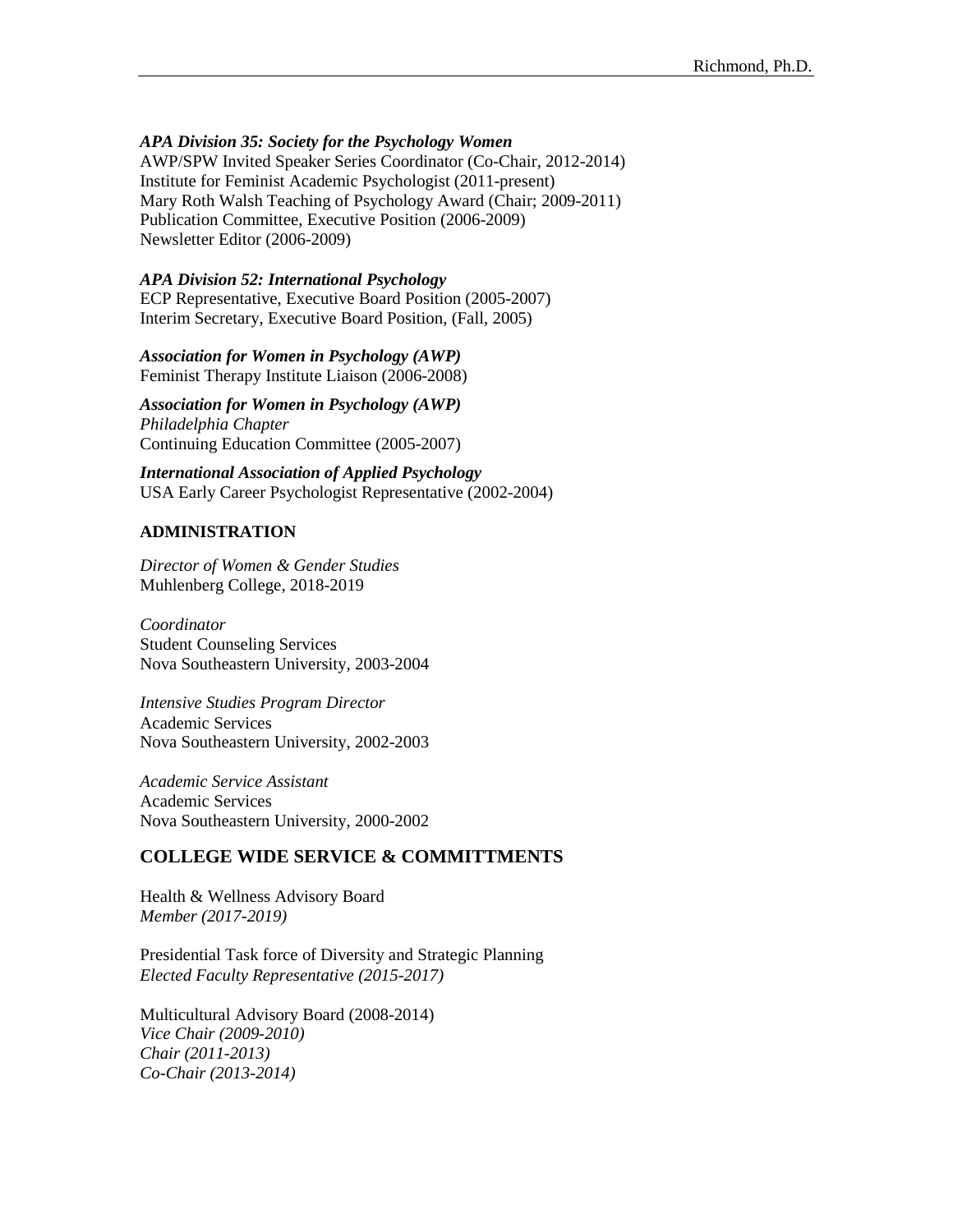Library Committee (2008-2011) *Chair (2010-2011)*

Women's Studies Advisory Board (2009-present)

Faculty Search Committee –African American Studies (2008, 2009)

Staff Search Committee – Director of College Counseling Center (2016); Title IX Coordinator (2017), Educational Outreach Coordinator (2018)

Jumpstart Advisory Board (2008-2010)

Phi Beta Kappa Nomination Committee (2006-2013)

First Year Seminar Advisor (2006-2013)

Faculty Advisor to the Muhlenberg Trans Advocacy Coalition (MTAC, 2014-present)

Faculty Advisor to the Feminist Collective (2012-2014)

Faculty Advisor to Active Minds (2009-2010)

Mellon Learning Community (2006)

Campus Wide Training & Workshops Developed and Facilitated: *RA Training (August, 2007-2017) Student Affairs and Community Service and Civic Engagement Diversity Training (2007) MLK Training/Workshop on Race, racism, and teaching (2013, 2014) Preparing to Walk: Protest Training for Women's March in Washington (2017) Getting into Graduate School (2012, 2013, 2014) SA Training for Sedehi Diversity Project (2008, 2009, 2011, 2015) Writing Workshop for First Year Seminars (2009) FCT Training on Difficult Dialogues (Spring, 2008; Fall, 2009, Spring, 2015) FCT: Avoiding Burn-Out and Promoting Self-Care (2017) Staff Training on Opioid Crisis (2018)* Campus Wide Talks & Discussions Organized & Facilitated: *WGS Panel on Lydia Panas Art Exhibit (2018) Panel Discussion on Opioid Crisis (2017) The Aftermath: Panel Discussion on War & Trauma (2017) FCT Discussion on Trigger Warnings (Fall, 2015) Women's Week, including the Take Back the Night March (Spring 2012-2014) DANA Pre-Orientation Panel (2018, 2019) A Talk Back on the Black Swan (Spring, 2011) Rape Prone Environments (2010-2017; only fraternity brothers in attendance) A Talk Back on The Blind Side (Fall, 2010) Mental Health issues on College Campuses (Spring, 2009, 2010, 2016) Suicide & Masculinity (Spring, 2009, Fall, 2015) NCORE Programming & Experiences (Fall, 2009) Sexuality and Mental Health (Fall, 2009) The First Lecture (2009)*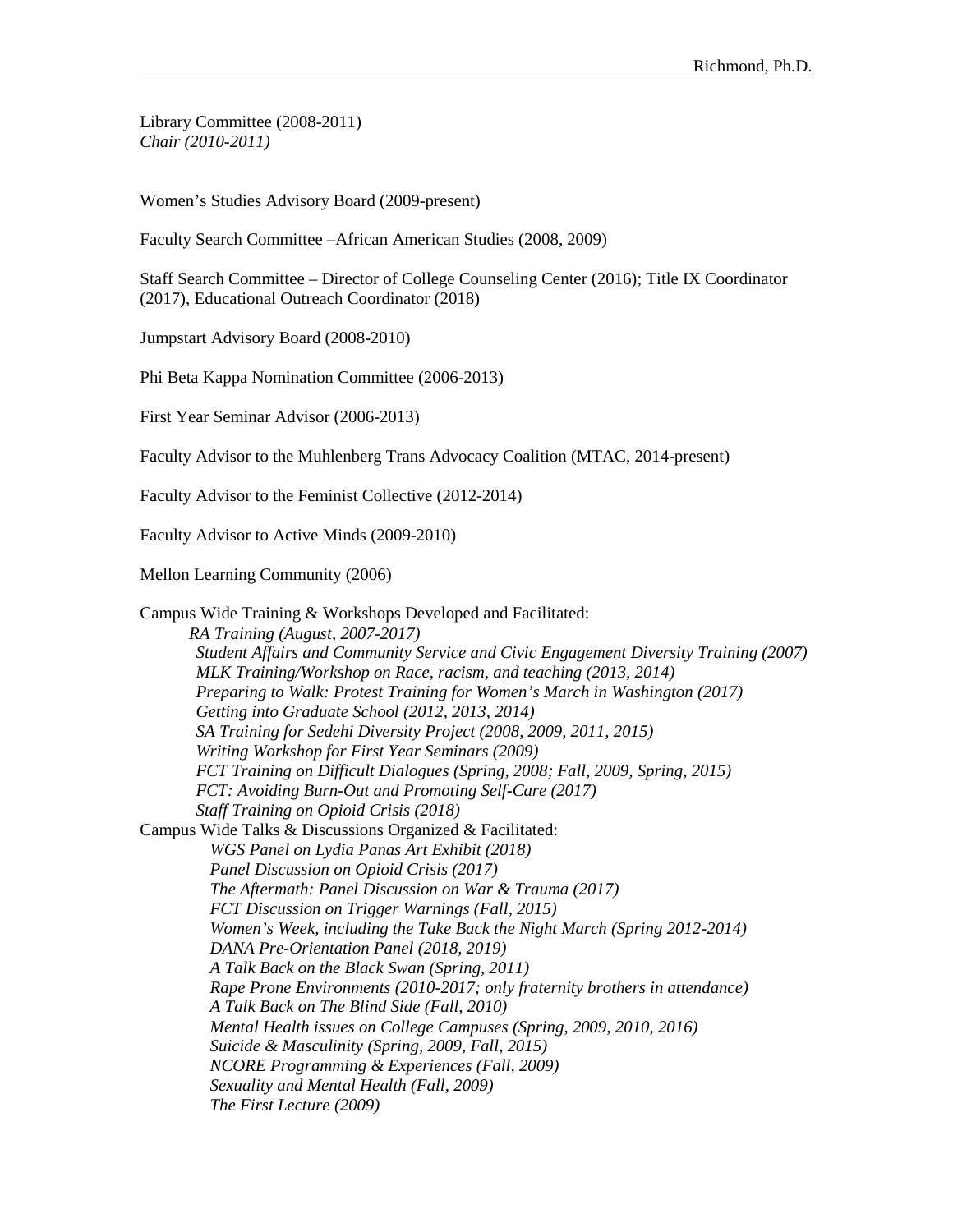*Keynote Address at Phi Beta Kappa Dinner (2008) A Talk Back Following Beyond Beats & Rhymes (2008) Town Hall Meeting dealing with Perceptions of Downtown Allentown (2008) Keynote Address at the Martin Luther King Celebration (2008) The Last Lecture (2008) Living with Purpose (2013)* Brown Bag Lunch Discusses Organized & Facilitated at the Multicultural Center: *Sexualization of Girls and Women Dealing with Rape Culture Dealing with Hate Crimes on Campus Violence in Lesbian Relationships White Privilege and Becoming an Ally Feminist Theory 101 Politics, Race, & Gender Myths of Motherhood Masculinity and the Male Experience My car is not in that driveway: The not-so-talked about class issues on Muhlenberg's campus*

# **DEPARTMENT SERVICE & COMMITMENTS**

Academic Open Houses Board of Directors Report (2008-2009) Psychology/Neuroscience Faculty Search Committee (2007, 2008, 2014, 2015) Academic Advisor

#### **CLINICAL**

*Private Practice* Pennsylvania Licensed Psychologist Philadelphia, PA August, 2006- Present

*University of Pennsylvania Graduate School of Education* Post-Doctoral Research Fellowship Philadelphia, Pennsylvania, 2005-2006

*University of Pennsylvania Counseling and Psychological Services* APA Accredited Clinical Internship Philadelphia, Pennsylvania, 2004-2005

*Nova Southeastern University Student Counseling Services* Fort Lauderdale, Florida, 2003-2004

*Hospital Clinico San Carlos* Madrid, Spain, Spring, 2003

*Center for Group Counseling* Boca Raton, Florida, 2001-2002

*Henderson Mental Health Community Clinic*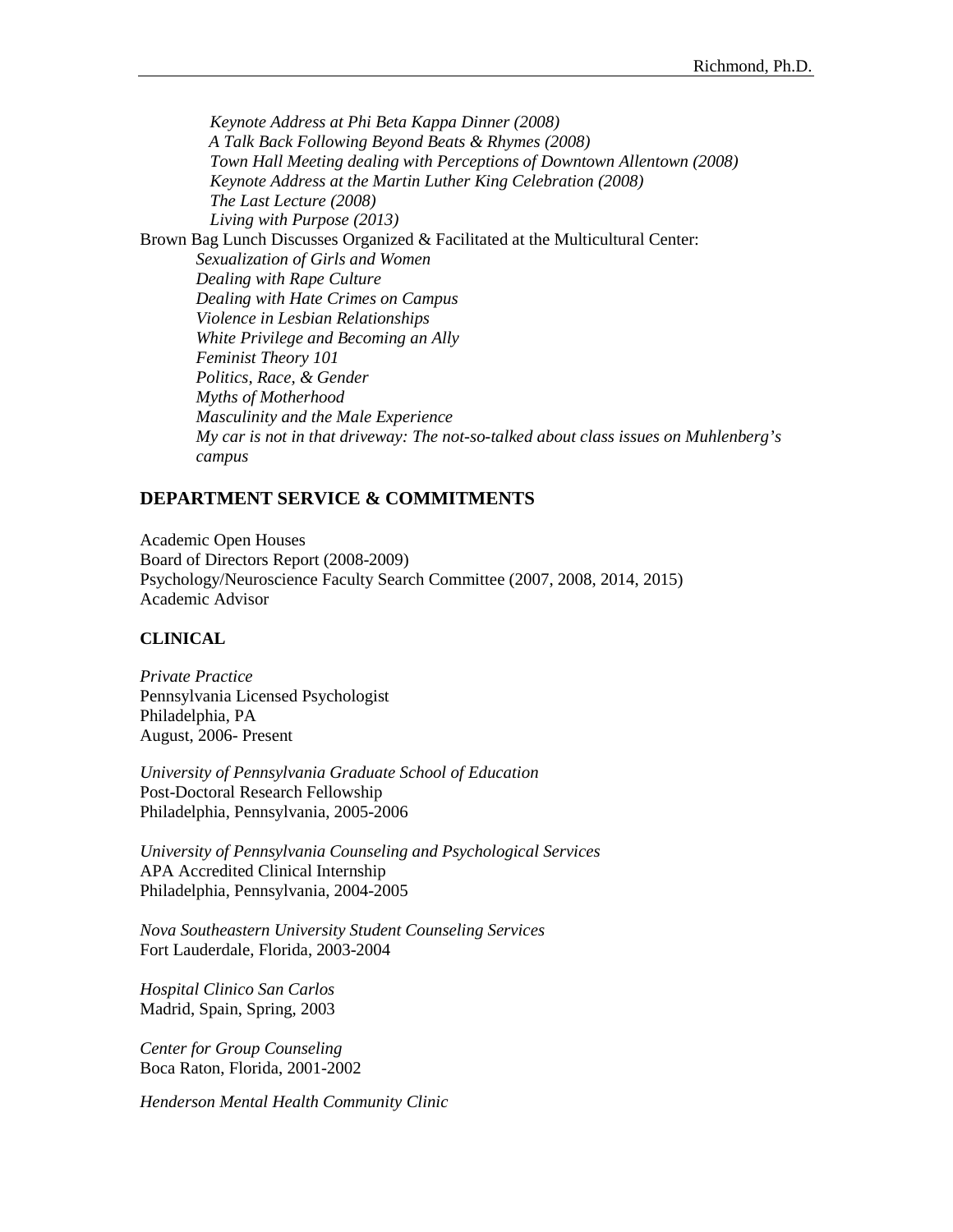Pembroke Pines, Florida, 2000-2002

*Trauma Resolution Integration Program (TRIP)* Fort Lauderdale, Florida, Spring/Summer, 2000

*Turning Point Safe Haven* Allentown, Pennsylvania, 1998-2000

#### **PROFESSIONAL ORGANIZATIONS**

American Psychological Association (APA) Division 35: Society for the Psychology of Women Division 44: Society for the Psychological Study of Lesbian, Gay, Bisexual, and Transgender Issues Division 52: International Psychology Division 51: Society for the Psychological Study of Men and Masculinities Division 56: Trauma Psychology The Association for Women in Psychology (AWP) Pennsylvania Psychological Association (PPA) International Association of Applied Psychology (IAAP) Eastern Psychological Association (EPA)